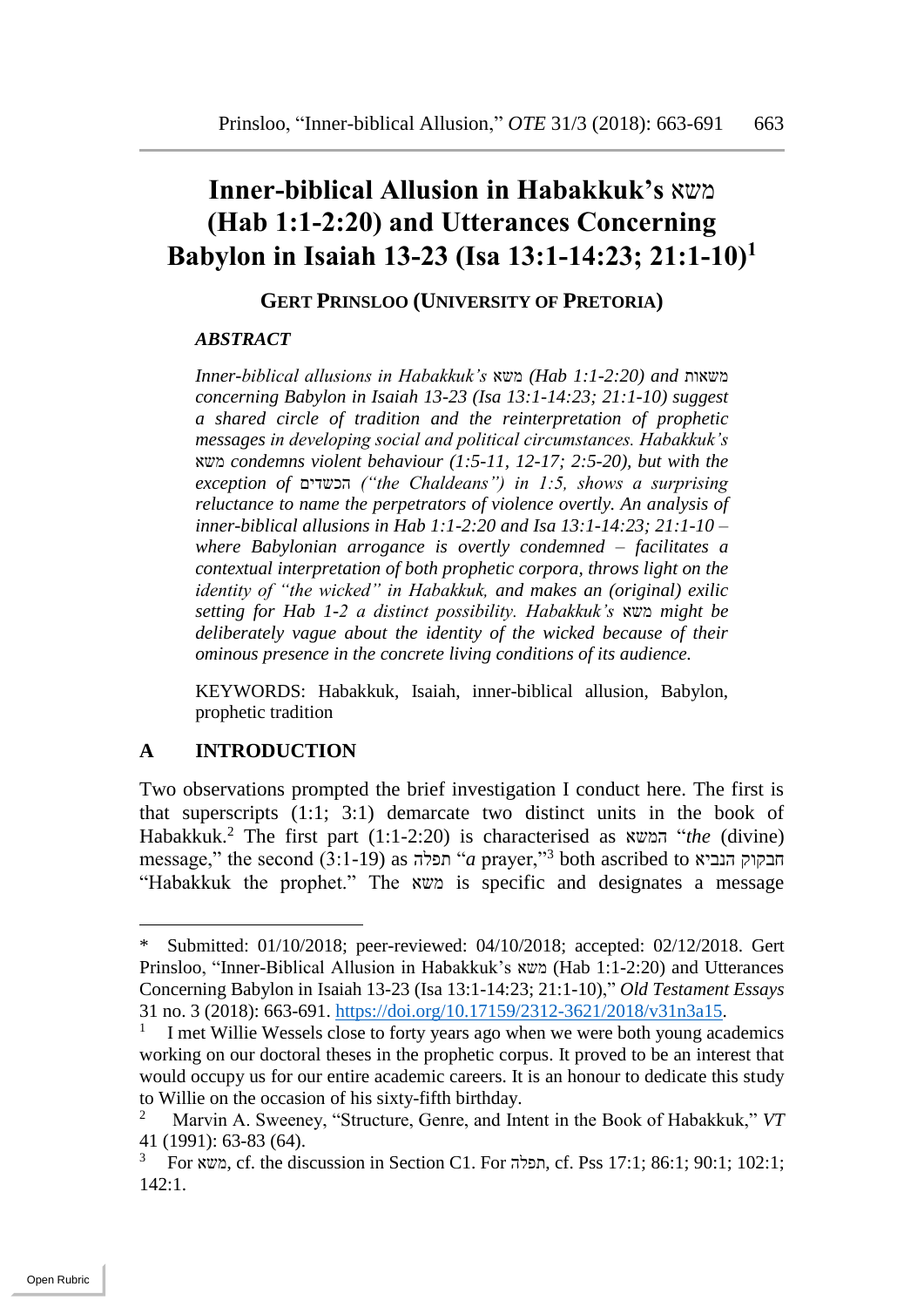originating in the divine sphere directed to the human sphere.<sup>4</sup> The תפלה is indefinite, hypothetically one amongst many prayers, and as a prayer, it is directed from the human sphere to the divine sphere. In Habakkuk's משא communication is "top-down," in his תפלה it occurs "bottom-up." Each superscript suggests its own social context and mode of reception, while the combination of the two genres creates a third social context and mode of reception.<sup>5</sup> In a משא, receivers of the message expect a specific people/group to be the "target" for divine intervention.<sup>6</sup> In a תפלה, receivers expect a supplicant to pray fervently for divine intervention and confess his/her complete dependence upon YHWH.<sup>7</sup> Habakkuk's משא) (1:1-2:20) is the explicit subject of this study. I hypothesize that the משא originated under specific social and historical circumstances and that inner-biblical allusions in the משא and anti-Babylonian utterances in Isaiah's משאות concerning the nations (Isa 13-23) provide hints to reconstruct these circumstances.

The second observation is the absence in Habakkuk's משא of any name of a people/group/person as the cause for divine intervention. Prophetic figures in the Hebrew Bible are usually not reticent in denouncing perpetrators of social and political evil. Some random examples illustrate the point. Amos denounces

<sup>4</sup> Michael H. Floyd, "The אָּׂשַמ) *MAŚŚĀ'*) as Type of Prophetic Book," *JBL* 121 (2002): 401-22.

The present study is concerned with the first literary unit. In a previous study I observed that Hab 3:1-19 alludes to hymnic passages (Ex 15:1–18; Dt 33:1–3; Jdg 5:4– 5; Pss 18:8–16; 68:8–9; 77:17–20; 144:5–6) and I suggested that 3:3–6 and 3:8–13, 15 might contain archaic hymnic passages incorporated by the poet in 3:2, 7, 14, 16–19 in a new composition. The reference to עני' the poor' (3:14) indicated to me that the poet of Habakkuk 3 belongs to a specific social group in the late Persian and/or early Hellenistic period who regarded themselves as the true Israel and as the actual recipients of YHWH's salvific intervention in and promises to his people. The poet appropriates YHWH's promise to the prophet Habakkuk at the time of the Chaldean onslaught on and devastation of Jerusalem to his own predicament as a marginalised 'poor' in a wicked and hostile environment; cf. Gert T.M. Prinsloo, "Reading Habakkuk 3 in the Light of Ancient Unit Delimiters," *HTS Teologiese Studies/Theological Studies* 69(1) (2013), Art. #1975, 11 pages. [http://dx.doi.org/10.4102/hts.v69i1.1975.](http://dx.doi.org/10.4102/hts.v69i1.1975)<br><sup>6</sup> Bichard D. Weis. "Oracle," *ARD* 5, 28-9 (28) defines a

<sup>6</sup> Richard D. Weis, "Oracle," *ABD* 5, 28-9 (28) defines a משא as a "prophetic exposition of divine revelation" responding to "a question about a lack of clarity in the relation between divine intention and human reality." Floyd, "אָּׂשַמ) *MAŚŚĀ'*)," 409-10 translates the term as "prophetic reinterpretation of a previous revelation." Cf. H.-P. Müller, "אָּׂשַמ *maśśāʾ*," *TDOT* 9, 20-4; F. Stolz, "שאׂנ *nśʾ* aufheben, tragen," *THAT* II, 110-7.

<sup>7</sup> D.A. Brueggeman, "Psalms 4: Titles," in *Dictionary of the Old Testament: Wisdom, Poetry & Writings* (ed. Tremper Longman III and Peter Enns, Downers Grove: IVP Academic, 2008), 613-21 (619) indicates that psalms containing תפלה in their superscripts "are all petition psalms." Cf. H.-J. Fabry, "פלל *pll*," *TDOT* 11, 567-78; H.- P. Stähli, "פלל *pll* hitp. beten," *THAT* II, 427-32.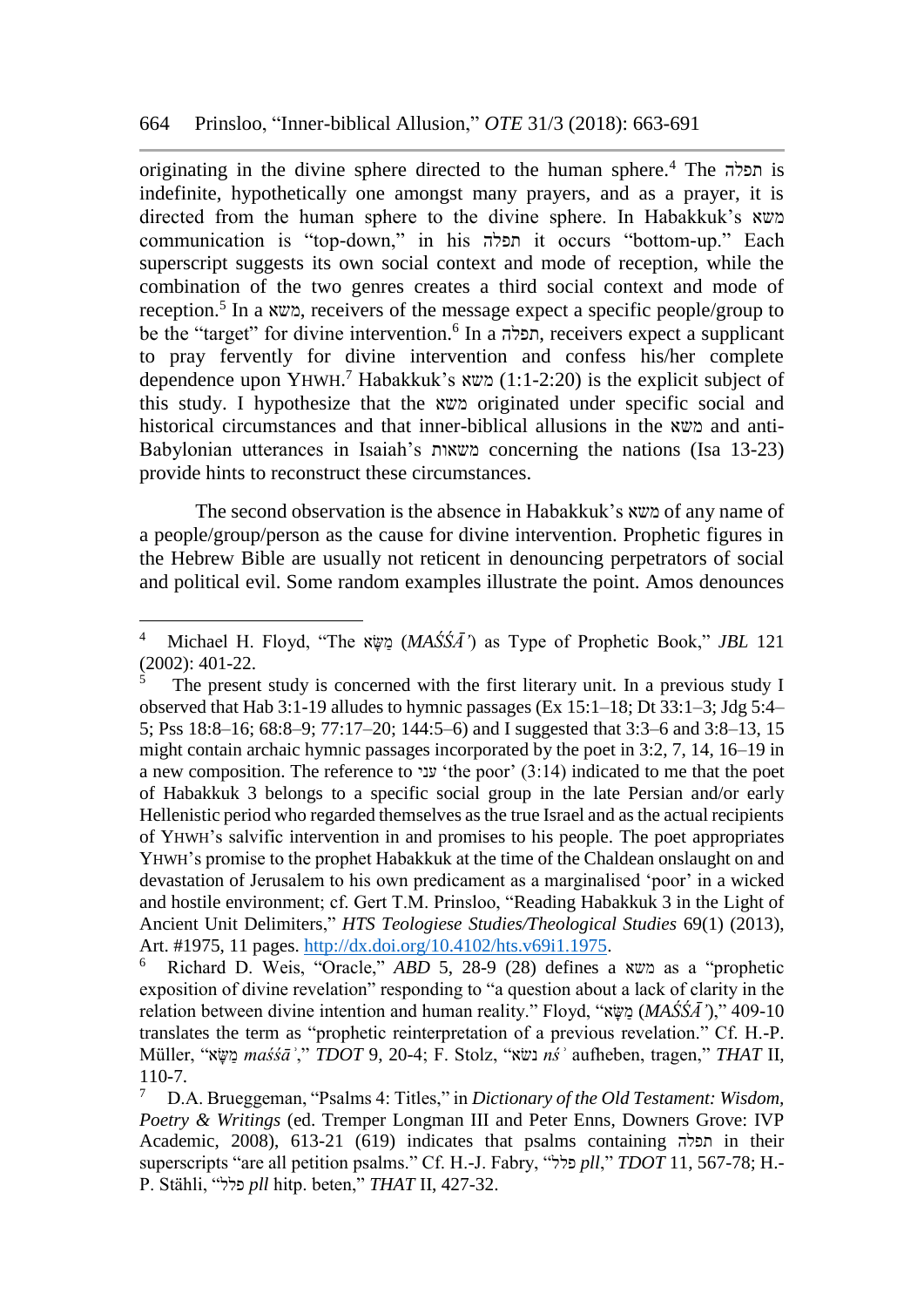inner-Israelite injustice when he calls the privileged women of Samaria "you cows of Bashan on Mount Samaria… who oppress the poor and crush the needy" (Am 4:1). Obadiah promises the Edomites that "everyone in Esau's mountains will be cut down in the slaughter'" (Ob 8-9). Israel/Judah's archenemies, Assyria and Babylonia, are singled out for harsh judgement. Nahum tells the king of Assyria that he will be fatally wounded and that "everyone who hears the news about you claps his hands at your fall, for who has not felt your endless cruelty?" (Nah 3:18-19). In Isaiah, YHWH warns the Assyrians: "I will crush the Assyrian in my land; on my mountains I will trample him down" (Isa 14:25). The Babylonians receive a similar warning: "Babylon, the jewel of kingdoms, the glory of the Babylonians' pride, will be overthrown by God like Sodom and Gomorrah" (Isa 13:19).

Against this background, the lack of "focus" in Habakkuk's משא) 1:1- 2:20) is puzzling. The *existence* of violence and its devastating effect upon society are described. The terms חמס" violence" and שד" plundering" initiate the lament uttered in 1:1-17 (חמס, 1:2, 3; שד, 1:3) and חמס is repeated twice in the woe-exclamations (2:8, 17). Violent acts are described at length in 1:6-11 and 1:13-17 and in the woe-exclamations (cf. 2:8, 12, 17). Violence results in the disintegration of society, characterised by trouble and suffering (1:3), strife and contention (1:3), to Torah losing its effectiveness (1:4); and to justice not materializing (1:4) or materializing in a perverted guise (1:4). YHWH's inaction (1:2), inexplicable apathy (1:3, 13), and astounding actions on behalf of the Chaldeans (1:5-6) are identified as the root cause of the disintegration of society, to such an extent that the credo of the believing community as expressed in 1:12 – YHWH is from eternity, personally involved, holy, and the guarantor of life – can be called in question.

However, the *perpetrators* of violence are, with the single exception of 1:6's הכשדים" the Chaldeans," never overtly identified.<sup>8</sup> The reference to "the

<sup>8</sup> כשדים occurs 87 times in the Hebrew Bible. In Genesis (11:28, 31; 15:7) it qualifies the city Ur, ("Ur of the Chaldeans"). In Job (1:1) it refers to bands of marauders and in Daniel (2:2, 4, 5, 10; 4:4; 5:7, 11) to Babylonian sages. Elsewhere the term refers to the Neo-Babylonian Empire founded by Nabopolasser in 625 BCE. In 612 BCE the Babylonians conquered Nineveh and destroyed the power of the Assyrian Empire. In 605 BCE they defeated an Egyptian army at Charchemish and since then directly influenced events in Judah. Upon Nabopolasser's death in 605 BCE his son, Nebuchadrezzar became king and during his reign (605-556 BCE) the empire reached the zenith of its power. Nebuchadrezzar invaded Judah in 598/7, 587/6 and 582 BCE and deported large numbers of Judeans to Babylonia. The invasion of 587/6 also led to the destruction of Jerusalem and the temple, causing an existential crisis in Judean society and shattering the traditional belief in the inviolability of the temple and the enduring nature of the Davidic royal dynasty (cf. Jer 7:1-29). Cf. Marvin A. Sweeney, *The Twelve Prophets, Volume 2* (Berit Olam; Collegeville: Liturgical Press, 2000), 454-6; John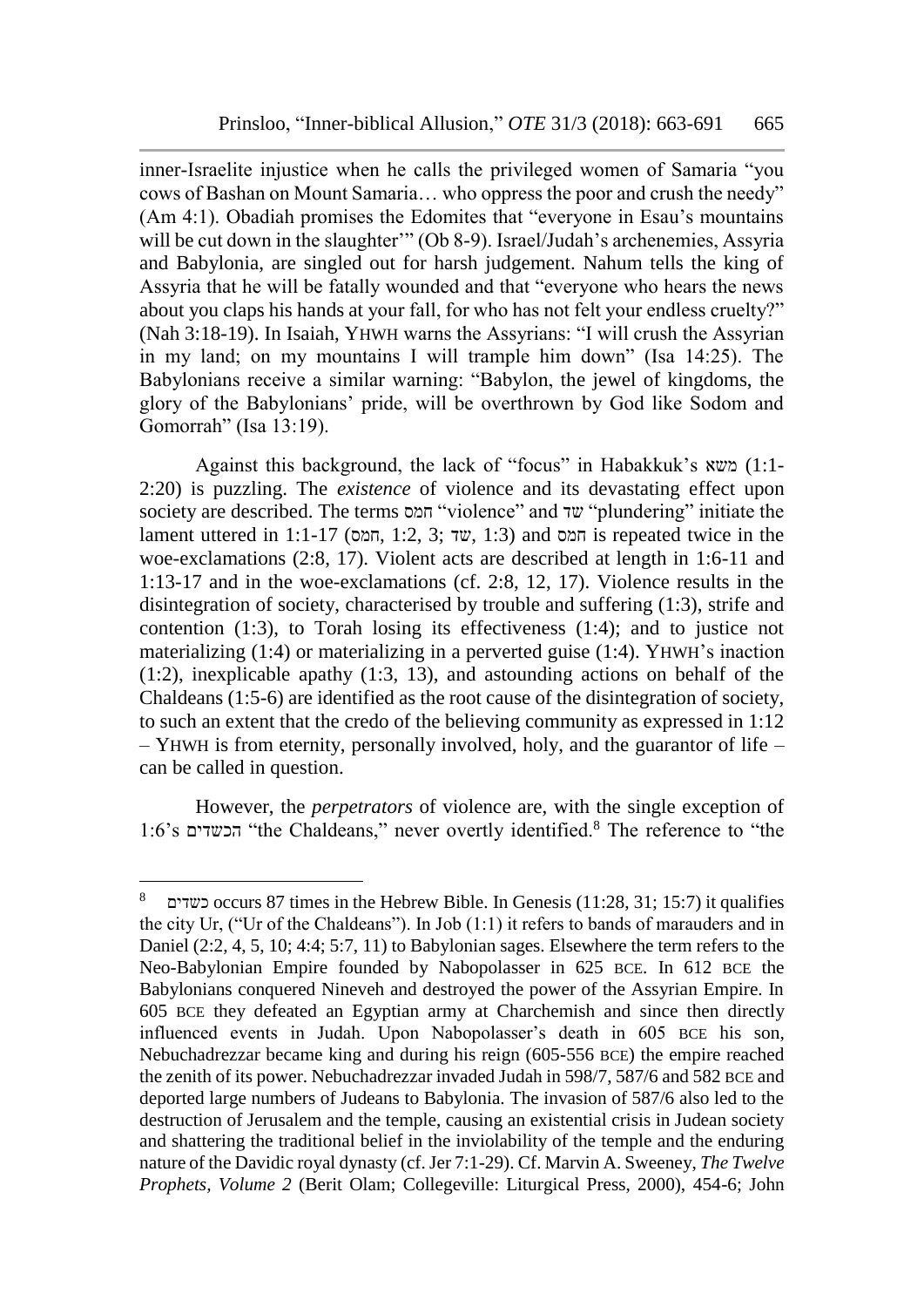Chaldeans" and their ensuing description as והנמהר המר הגוי" the bitter and the impetuous nation" (1:6) identify them as the subject of the violent acts described in 1:6-11. These acts are not condemned. On the contrary, Hab 1:5-6 implies that, astonishing as it may seem, YHWH is the driving force behind the Chaldeans' military success (cf. את־הכשדים מקים כי־הנני" yes behold, I am raising the Chaldeans"). Elsewhere in the book, רשע is used as designation for the perpetrators of violence, twice in 1:1-2:20 in opposition to the noun צדיק) 1:4, 13) and once in  $3:13<sup>9</sup>$  A feature of the book not properly appreciated is that it does not contain a single reference to "the" wicked. In all three cases, רשע occurs as an indefinite noun. The book does not focus on the identity of the wicked, but rather on the question why wickedness persists.<sup>10</sup>

This is confirmed by other vague references to the perpetrators of violence. In 1:13, YHWH is accused of looking upon בגדים" treacherous ones." In 2:4, one would expect the expression יחיה באמונתו וצדיק" but a righteous person, by his/its faithfulness will live" (2:4b) to be balanced by an antithetical statement regarding "a wicked person" (cf. 1:4, 13). However, the enigmatic expression בו נפשו ישרה לא עפלה הנה" behold, puffed up, not straight is his innermost being in him" occurs.<sup>11</sup> Habakkuk 2:5 mentions יהיר גבר" an arrogant person" who is deceived by היין" the wine," and whose insatiable appetite to "gather to himself all the nations" and to "collect to himself all the peoples" is likened to שאול. This "arrogant person" becomes the object of a משל" proverb" or חידות מליצה" satire (containing) riddles" uttered by the very same nations (2:6) by means of five הוי-

D.W. Watts, *Isaiah 1-*33 (WBC; Revised Edition; Nashville: Thomas Nelson, 2005), 241-2 for brief historical surveys of these eventful times.

<sup>9</sup> Cf. את־הצדיק מכתיר רשע כי" indeed, wickedness surrounds *the* righteous" (1:4); ממנו צדיק רשע בבלע תחריש)" why) are you silent when a wicked person devours someone more righteous than himself?" (1:13); יהוה מבית ראש מחצת" you smashed the head/leader from the wicked's house" (3:13).

<sup>10</sup> Jeanette Mathews, *Performing Habakkuk: Faithful Re-enactment in the Midst of Crisis* (Eugene: Pickwick, 2012), 207 translates 1:4c with "For wickedness surrounds the righteous one." She contends that the "inclusion of both object marker and definite article in conjunction with הצדיק in v. 4 suggests that the righteous one is a specific group or a specific individual… (I)n its original context… הצדיק may well have been a reference to the prophet himself as a representative of the innocent righteous. Taking cognizance of the contrast between the use of the definite article for צדיק and the lack of article for רשע, this translation removes the need for precise identification of רשע by translating צדיק as *the righteous one* and רשע with the generic term *wickedness* in both Hab 1:4 and 1:13" (Mathews, *Performing* Habakkuk, 208-9).

 $11$  Countless emendations of this phrase have been proposed; cf. Francis I. Andersen, *Habakkuk* (AB; New York: Doubleday, 2001), 208-16; Aron Pinker, "Habakkuk 2.4: An Ethical Paradigm or a Political Observation?" *JSOT* 32 (2007): 91-112. In the present context, I cannot discuss the difficult verse in detail. Below I will argue that the general gist of the verse is clear. It promises the destruction of Babylonian arrogance, but life for the righteous clinging to the trustworthiness of YHWH's revelation (2:2-3).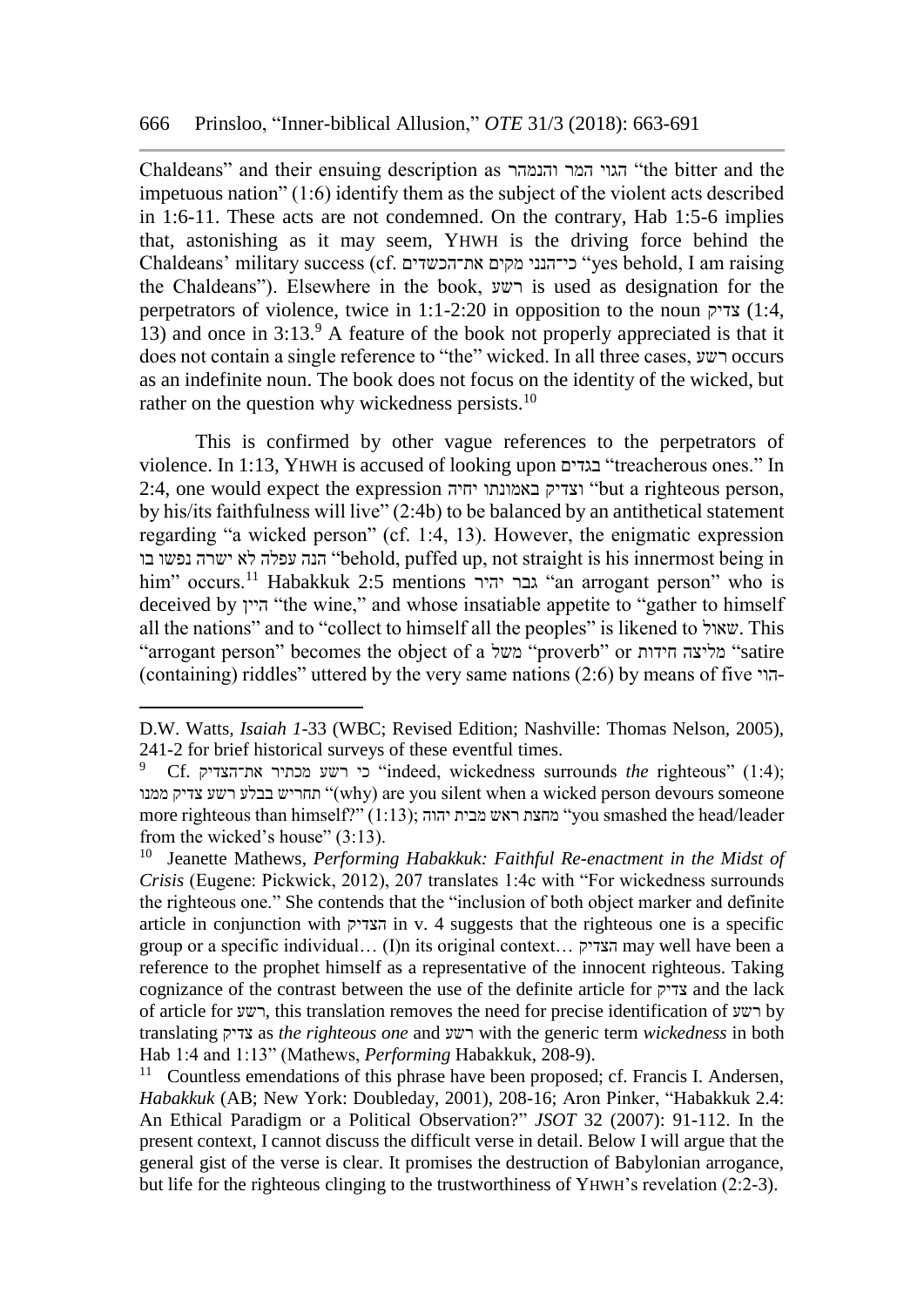exclamations (2:6-20). The arrogant person is defined as המרבה לא־לו someone who increases what is not his" and עביי עליו עבטיט "someone who makes himself glorious by pledges" (2:6); לביתו רע בצע בצע" someone who gains wicked profit for his house" (2:9); בדמים עיר בנה" someone who builds a city with blood" and בעולה (2:12) (someone who establishes a town with violence" (2:12); משקה רעהו" someone who makes his neighbour drink" and חמתך מספח" you who mix your intoxicating drink" (2:15); אמר לעץ הקיצה עורי לאבן דומה "someone who orders a piece of wood: 'awake!', 'arise!' to a silent stone" (2:18). However, the arrogant person's identity is not revealed.<sup>12</sup>

In Habakkuk's history of interpretation this peculiarity has been a crucial issue; consequently, the problem of the identity of *the* wicked received much attention.<sup>13</sup> Currently a "consensus" seems to have emerged regarding this issue, namely that the צדיק in Habakkuk refer to pious Judeans, while two parties are involved in the designation רשע, namely Judean evildoers and the Babylonians. The consensus is modified by scholars maintaining that the רשע in the book can consistently be identified with the Babylonians and that Habakkuk "originally protested to YHWH concerning the evil brought about by the emergence of Babylon as an enemy to Judah, and was subsequently surprised to learn that YHWH was responsible for the rise of Babylon."<sup>14</sup> Broadly speaking, the activity of the *prophet* (not necessarily the *book*) is placed between the last years of Josiah (640-609 BCE) and the reign of Jehoiakim (609-598 BCE) and Jehoachin (598 BCE).

In synchronic readings of the book, it is assumed that 1:2-4 is a prophetic lament about an inner-Judean conflict between the צדיק and the רשע or to the devastating effect of wickedness upon society in general. In 1:5-11 the Chaldeans are announced as YHWH's instrument to "correct" wickedness. Their excessive violence, however, enhances the disintegration of society, hence they become the object of the prophet's renewed lament about violence (1:12-17). In 2:1-20

<sup>12</sup> According to Marvin A. Sweeney, "Habakkuk, Book of," *ABD* 3, 1-6 "the identity of the oppressor presupposed by the woe-oracles of 2:5-20" is a "major problem" in the book.<br> $13 \quad C_1$ 

<sup>13</sup> Cf. Peter Jöcken, *Das Buch Habakkuk: Darstellung der Geschichte seiner kritischen Erforschung mit einer eigenen Beurteilung* (BBB 48; Köln/Bonn: Peter Hanstein, 1977) for the book's research history up to the late 1970's. Jöcken's work illustrates the close relationship between questions regarding the book's date and the identification of *the* wicked (1:4, 13; 3:13) and *the* righteous (1:4, 13; 2:4). According to Oskar Dangl, "Habakkuk in Recent Research," *CR:BS* 9 (2001): 131-68 research now focuses on more than this single issue, yet a substantial part of his overview of Habakkuk research is dedicated to questions regarding the identity of the actors and the historical foundation of the book (pp. 139-44).

<sup>14</sup> Sweeney, *Twelve Prophets*, 455. Such a reading enhances the prominent theodicy theme in the book, a "debate that would have taken place in Judean society beginning in 605 B.C.E. when Judah became a vassal of Babylon."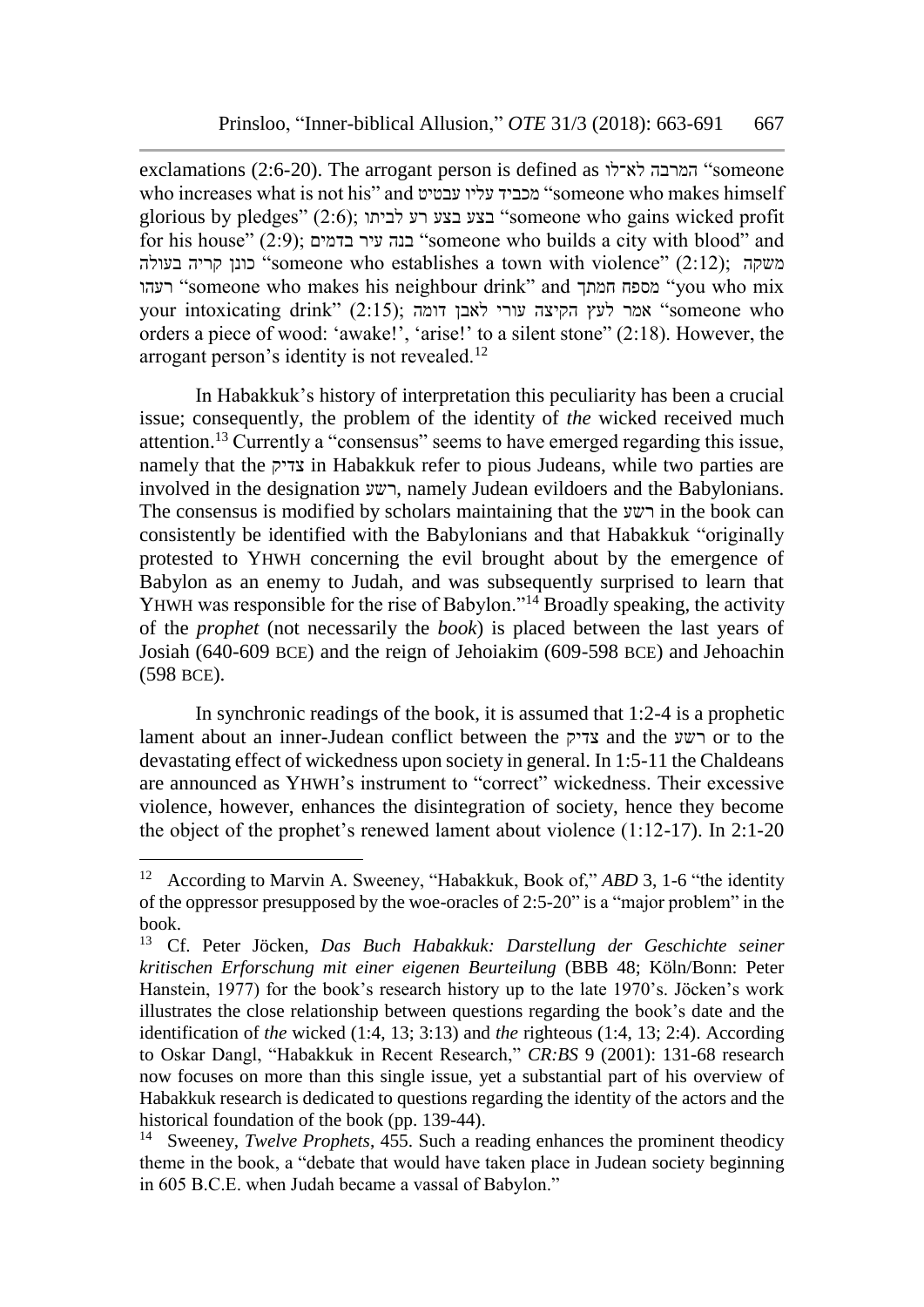YHWH announces the destruction of this wicked empire. Synchronic readings often presuppose that time elapsed between the prophetic activity recorded in 1:2-11 and 1:12-2:20. Adherents of diachronic readings propose that Habakkuk consists of a pre-exilic kernel lamenting and denouncing inner-Judean social atrocities associated with the reigns of Jehoahaz, Jehoiakim and Jehoiachin. Intertextual links between Habakkuk and Jeremiah's description of these kings' reigns (cf. Jer 22:11-30) are cited as proof of this position. This kernel was expanded and re-interpreted in various redactional phases during the late preexilic, exilic, and post-exilic periods. A rebuttal of inner-Judean injustices has thus been transformed into an anti-Babylonian and anti-imperialistic book.<sup>15</sup>

The present study approaches the problem of the "vague" references to the perpetrators of violence in Habakkuk from another vantage point, arguing that inner-biblical allusions provide a hint to the identity of the perpetrators of violence in Habakkuk's משא. Previously, I made the following cursory remarks with regard to the book of Habakkuk:<sup>16</sup>

The book shows a curious reluctance to identify the wicked. Habakkuk 1:1 classifies the following material as a משא, but never reveals against whom it is directed... The wicked remains a mysterious character. Yet there are hints that the Babylonians are the object of the scorn, the nation on whom imminent doom is pronounced. The main indicator is the many parallels between Hab 2 and oracles of doom in Isaiah directed against the Babylonians (cf. Isa 13-14; 21:1- 10). Might the reluctance to identify the wicked be an indication that the lived space of the prophet is severely threatened, might he even be in exile, among the very people whose violent behaviour is repeatedly condemned? Might it be an indication that covert identification of the wicked has been necessitated by their proximity to the prophet?

I now substantiate these cursory remarks in two ways. First, I give a brief overview of intertextual links between the books of Isaiah and Habakkuk in

<sup>&</sup>lt;sup>15</sup> Space does not allow for a discussion of individual points of view; cf. Walter Dietrich, *Nahum Habakkuk Zepheniah* (IECOT; trans. P. Altmann; Stuttgart: Kohlhammer, 2016), 91-103 for a review of scholarly opinions. Whether from a synchronic or diachronic perspective, the book is usually regarded as a *dialogue* between prophet and YHWH. A careful reading of the book does not, however, substantiate this claim; cf. Michael H. Floyd, "Prophetic Complaints About the Fulfillment of Oracles in Habakkuk 1:2-17 and Jeremiah 15:10-18," *JBL* 110 (1991): 397-418; David Cleaver-Bartholomew, "An Alternative Approach to Hab 1,2-2,20," *SJOT* 17 (2003): 206-25; Gert T. M. Prinsloo, "Habakkuk 1 – a Dialogue? Ancient Unit Delimiters in Dialogue with Modern Critical Interpretation," *OTE* 17 (2004): 621-45. <sup>16</sup> Gert T.M. Prinsloo, "From Watchtower to Holy Temple: Reading the Book of

Habakkuk as a Spatial Journey," in *Constructions of Space IV: Further Developments in Examining Ancient Israel's Social Space* (ed. M.K. George; LHBOTS 569; London/New York: Bloomsbury, 2013), 132-54 (152-3).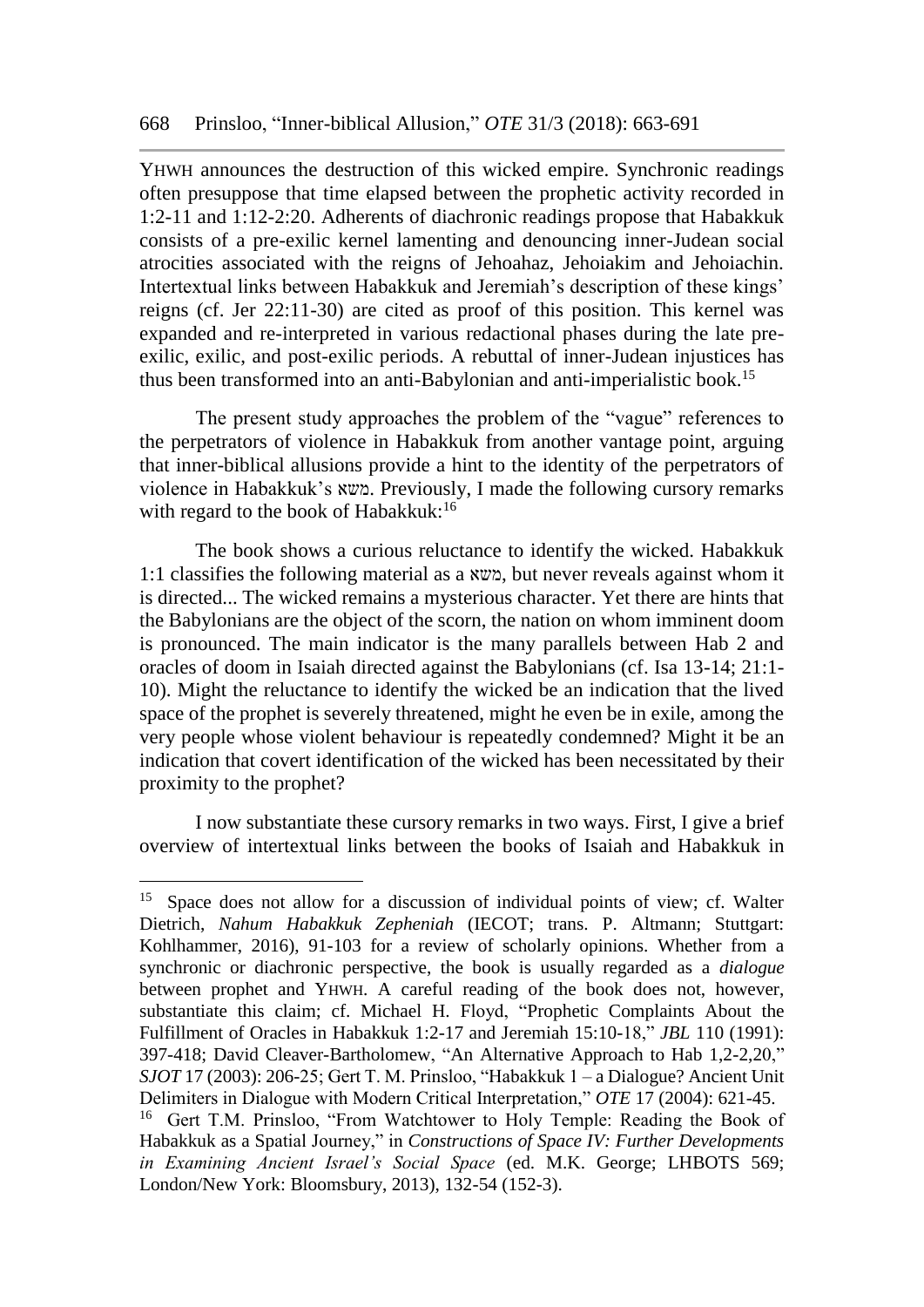defence of the thesis that the book of Habakkuk can be associated with tradition circles responsible for the redaction and compilation of the book of Isaiah.<sup>17</sup> Second, I discuss unrecognised or under-emphasised *thematic* allusions in Habakkuk's משאות (Hab 1:1-2:20) and Isaiah's משאות concerning Babylon (Isa 13:1-14:23; 21:1-10) to defend the following thesis: Habakkuk 1:1-2:20 is linked to the Isaiah tradition and displays concerns of the exilic community. It condemns the arrogant behaviour of the Babylonian tyrant and expects the soon to be realised eschatological intervention of YHWH in world history and his final victory against the wicked tyrant. Habakkuk's משא is closer in time and space to the tyrant than the anti-Babylonian passages in Isaiah, hence it is circumspect regarding the identity of the perpetrator, but vehement in its condemnation of Judah's archenemy.<sup>18</sup>

<sup>17</sup> Contra Charles D. Isbell, "The *Limmûddîm* in the Book of Isaiah," *JSOT* 34 (2009): 99-109 I do not propose the existence of a hypothetical "school" of Isaiah-disciples faithfully transmitting their master's initial oral messages and eventually committing them to writing. I concur with Michael H. Floyd, "Prophecy and Writing in Habakkuk 2,1-5," *ZAW* 105 (1993): 462-81 that "the phenomenon of prophecy cut across various sectors of Israelite society to intersect with the institution of scribal academies well before the time of the exile" (p. 480); cf. ibid., "'Write the revelation!' (Hab 2:2): Reimagining the Cultural History of Prophecy," in *Writings and Speech in Israelite and Ancient Near Eastern Prophecy* (ed. E. Ben Zvi and M. H. Floyd; SBLSS 10; Atlanta: Society of Biblical Literature, 2000), 103-43; Joachim Schaper, "Exilic and Post-exilic Prophecy and the Orality/Literacy Problem," *VT* 55 (2005): 324-42. I depart form the presupposition that prophecy is both an oral and literary phenomenon; cf. Philip R. Davies, "'Pen of Iron, Point of Diamond' (Jer 17:1): Prophecy as Writing," in Ben Zvi and Floyd, *Writings and Speech*, 65-81. The composition of prophetic scrolls points to the "*production of the idea of 'prophecy' as an institution of divine guidance of national history*" (Davies, "Pen of Iron," 77, italics original). That prophecy could express itself in written form "simply indicate[s] the adaptation of this divinatory phenomenon to a succession of different socio-cultural situations" (Floyd, "Prophecy and Writing," 481). Matthijs J. de Jong, "Biblical Prophecy—A Scribal Enterprise. The Old Testament Prophecy of Unconditional Judgement Considered as a Literary Phenomenon," *VT* 61 (2011): 39-70 argues that "the literary core of the biblical prophetic books does not present the message of a historical prophet but a scribal reinterpretation of a prophetic legacy." It was "the scribal reception, revision, and elaboration of this legacy that gave rise to 'biblical prophecy' and prompted the development of the prophetic books" (p. 65). Cf. also Martti Nissinen, "How Prophecy Became Literature," *SJOT* 19 (2005): 153-72; ibid., "Since When Do Prophets Write?" in *In the Footsteps of Sherlock Holmes: Studies in the Biblical Text in Honour of Anneli Aejmelaeus* (ed. K. de Troyer, T.M. Law and M. Liljeström; CBET 72; Leuven: Peeters, 2014), 585-606.

<sup>18</sup> Michael Fishbane, *Biblical Interpretation in Ancient Israel* (Oxford: Clarendon Press, 1985), 464 argues that "tenuous or dangerous political situations encouraged the obscuring of revolutionary oracular contents." He identifies two examples of "innerbiblical cryptographic techniques" in Jeremiah. Using the *atbash* technique well known from later Jewish sources, he identifies "the meaningless ששך in Jer. 25:26 and 51:41"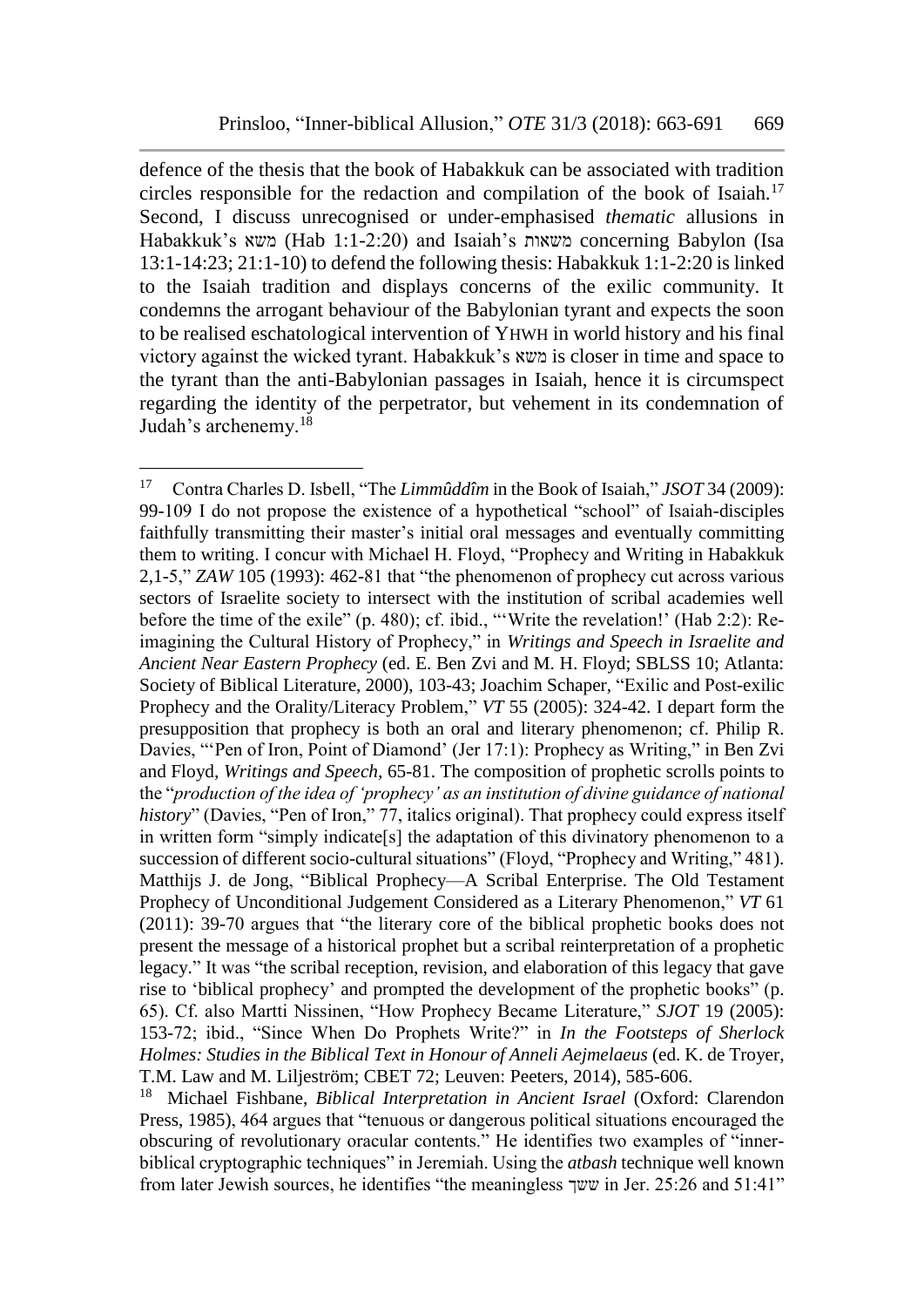#### 670 Prinsloo, "Inner-biblical Allusion," *OTE* 31/3 (2018): 663-691

 $\overline{a}$ 

The present study falls in the broad field of so-called "intertextual" analysis, which can be defined as "the way that scripture uses scripture."<sup>19</sup> Spatial constraints do not allow for a discussion of the theoretical underpinnings of different approaches to intertextual analysis in biblical studies.<sup>20</sup> Methodologically speaking, identification of intertextual links can be classified as either "reader-orientated" or "author-intended."<sup>21</sup> The first is a purely synchronic exercise, the latter a diachronic attempt to identify deliberate links between different biblical texts and to determine the direction of influence and hence the relative dating of perceived intertexts.<sup>22</sup> My careful avoidance of the term "intertextuality" and deliberate use of the term "inner-biblical allusion" in

as a cryptogram for בבל. Similarly, the equally mysterious הלב קמי (the heart of those rising against me" in Jer 51:1 yields כשדים" Chaldeans," as the Targum correctly understood it. I propose similar circumstances for the book of Habakkuk. It is significant that the five taunt songs in Hab 2:6-20 are designated "משל" a taunt song" and הידות מליצה" an allusive expression (containing) riddles." According to V. Hamp "הָּׂידִח *chîdāh*," in *TDOT* 4, 320-3 "in Hab 2:6, the context suggests that *māshāl* has the meaning "taunt song," and *m<sup>e</sup>lîtsê chîdhôth* are "riddling taunts" (p. 322). The nouns משל, מליצה, and חידה occur together in Prov 1:9 (Mathews, *Habakkuk*, 132). The הויexclamations are intentionally opaque regarding the identity of the perpetrator, but unequivocal regarding his ultimate destiny.

<sup>19</sup> Andrew H. Wakefield, "When Scripture Meets Scripture," *Review and Expositor* 106 (2009): 549-74 (550).

<sup>20</sup> Cf. Patricia Tull, "Intertextuality and the Hebrew Scriptures," *CR:BS* 8 (2000): 59- 90; Geoffrey D. Miller, "Intertextuality in Old Testament Research," *CBR* 9 (2011): 283-309 for critical discussions of the application of intertextuality in Old Testament research.

<sup>&</sup>lt;sup>21</sup> David Carr, "The Many Uses of Intertextuality in Biblical Studies: Actual and Potential," in *Congress Volume Helsinki 2010* (ed. M. Nissinen; VTSup 148; Leiden: Brill, 2012), 505-35, argues that "insofar as biblical scholars aim and claim to be reconstructing specific relationships between a given biblical text and earlier texts, the proper term for this type of inquiry is reconstruction of 'influence,' not 'intertextuality'" (p. 522). Russell L. Meek, "Intertextuality, Inner-Biblical Exegesis, and Inner-Biblical Allusion: The Ethics of a Methodology," *Bib* 95 (2014): 280-91 indicates that "intertextuality" is used as "label for all investigations into literary relationships between various texts" (p. 280). He pleads for a more nuanced use of terminology and argues that the term "intertextuality" should be avoided "when attempting to demonstrate – or presupposing – an intentional, historical relationship between texts" (p. 291).

<sup>&</sup>lt;sup>22</sup> Cf. Tull, "Intertextuality," 59-66; Miller, "Intertextuality," 294-98. For discussions and applications of such criteria, cf. David Carr, "Method in Determination of Direction of Dependence: An Empirical Test of Criteria Applied to Exodus 34,11-26 and its Parallels," in *Gottes Volk am Sinai: Untersuchungen zu Ex 32-34 und Dtn 9-10* (ed. M. Köckert and E. Blum; VWGTh 18; Gütersloh: Gütersloher Verlagshaus, 2001), 107- 40; William Tooman, *Gog of Magog: Reuse of Scripture and Compositional Technique in Ezekiel 38-39* (FAT 52; Tübingen: MohrSiebeck, 2011), 4-35.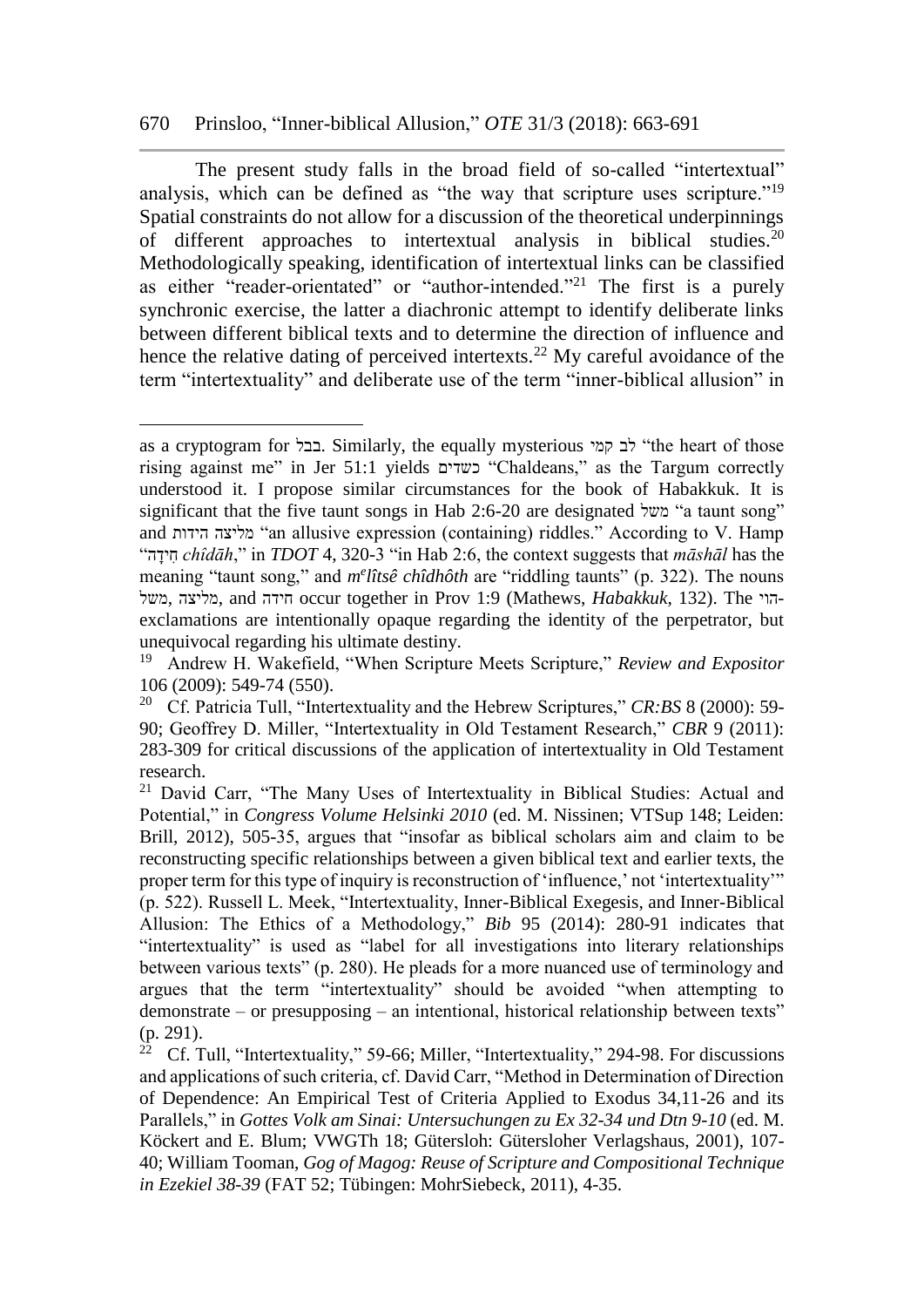this study's title suggest that I engage in an analysis of "author-intended" allusions in Habakkuk's משאות (Hab 1:1-2:20) and Isaiah's משאות concerning Babylon (Isa 13:1-14:27; 21:1-10).<sup>23</sup> I use *allusion* as an umbrella term to designate an author's intentional evoking of another text with which his/her audience is acquainted. The "connotations of the *evoked* text interact with the *alluding* text."<sup>24</sup>

# **B ISAIAH AND HABAKKUK: A SHARED TRADITION CIRCLE?<sup>25</sup>**

Over the past number of years, several publications drew attention to textual links between the books of Habakkuk and Isaiah. I briefly summarise the views of three studies and then make some general remarks regarding the viability of a so-called Isaiah tradition circle.<sup>26</sup>

Gerald Janzen focuses on two intertextual contexts for Hab  $2:2-4$ ,  $27$  a *wisdom* context in parallels between Hab 2:2-4 and Proverbs (6:19; 14:5, 25; 19:5, 9; 12:17),<sup>28</sup> and a *prophetic* context in parallels between Hab 2:2-4 and passages in Isaiah.<sup>29</sup> Parallels between Hab 2:2-3 and Isa 40:1-30 (cf. רוץ" run" and חכה" wait" in Hab 2:2-3; Isa 40:31) suggest the proper response to YHWH's eschatological message, namely "to exercise *patience* in its two fundamental

<sup>23</sup> Fishbane, *Biblical Interpretation*, 458-99 refers to the re-interpretation of prophetic oracles under new social and historical circumstances as *mantological* exegesis. Older prophetic oracles "were preserved by faithful disciples and students of the great prophets (cf. Isa. 8:1-2, 16-18)" or "amanuenses like Baruch ben Neriah copied versions of older oracles for posterity (cf. Jer. 36:32)" (p. 458).

<sup>24</sup> G. Brooke Lester, "Inner-Biblical Allusion," *Theological Librarianship* 2 (2009): 89-93 (89).

<sup>&</sup>lt;sup>25</sup> For an overview of the debate regarding this question, cf. Dangl, "Habakkuk in Recent Research," 154-7.

<sup>&</sup>lt;sup>26</sup> Ernst Wendland, "The Righteous Live by their Faith' in a Holy God: Complementary Compositional Forces and Habakkuk's Dialogue with the Lord" *JETS* 42 (1999): 591-628 lists intertextual links between the book of Habakkuk and other books of the Hebrew Bible (cf. Figures 11 and 12 on pp. 623-5). There are 29 intertextual links between Isaiah and the 36 verses of Habakkuk 1:1-2:20 (i.e. for 81% of the verses in Habakkuk's משא(, but only four intertextual links between Isaiah and the 19 verses in Hab 3:1-19 (i.e. for only 21% of the verses in Habakkuk's חִפלה). It suggests that Habakkuk 1-2 is closely associated with the Isaiah tradition circle, while Habakkuk 3 is more interested in traditions presented in so-called "theophany" texts (cf. Ex 15; Deut 33; Judg 5; Pss 18; 68).

 $27$  J. Gerald Janzen, "Habakkuk 2:2-4 in the Light of Recent Philological Advances," *HTR* 73 (1980): 53-78.

<sup>&</sup>lt;sup>28</sup> Janzen, "Habakkuk 2:2-4," 54-62 argues that the shared vocabulary (עד/עוד, אמן (אמן in Hab 2:2-4 and Prov 6:19; 14:5, 25; 19:5, 9; 12:17 suggests that Hab 2:2-4 is concerned with the *reliability* of YHWH's revelation (Hab 1:1) that Habakkuk must write down (Hab 2:2-4).

<sup>29</sup> Janzen, "Habakkuk 2:2-4," 68-78.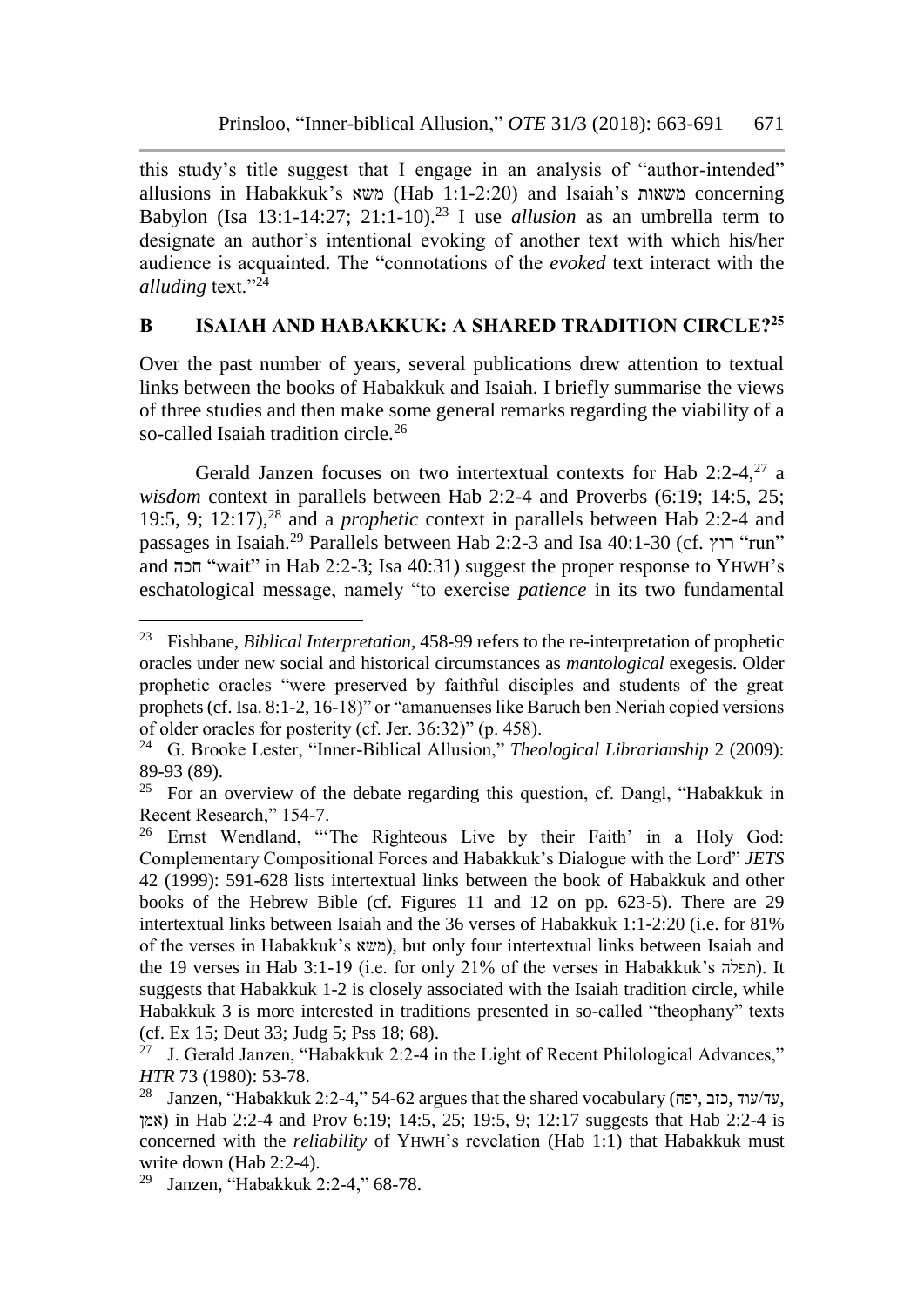modes of action and passion."<sup>30</sup> The command to write YHWH's message upon tablets (Hab 2:2) is reminiscent of Isa 8:1-4 and 30:8-18. In Isa 8:1-4, YHWH's message is explicitly identified as a תורה" teaching" that should be bound up and sealed among Isaiah's disciples (למדים) as a witness to the reliability of Isaiah's message against the false messages of other prophets. In Isa 30:8-18, the prophet is instructed to write YHWH's message on a tablet and to inscribe it in a book as a witness (עד; Isa 8:8) to the days to come because the people despise YHWH's instruction (תורה ;Isa 8:9) and reject his word (דבר ;Isa 8:12). In Isa 30:15 YHWH's basic intention and commitment towards Judah is clear: He waits (יחכה ( to be gracious to them and show mercy to them, because he is a God of justice (משפט), and all who wait (חכה) for him are blessed. Janzen argues that Habakkuk stands "squarely in that living tradition which stretches from Isaiah to Second Isaiah, and that Habakkuk indeed is to be viewed as a vital and revitalizing middle term in that tradition."<sup>31</sup>

Michael E. W. Thompson argues along similar lines.<sup>32</sup> The unusual combination of the apparently unrelated *Gattungen* "prayer, oracle and theophany" does not, as Robert P. Carroll would have it, characterize Habakkuk as "a ragbag of traditional elements held together by vision and prayer" that "illustrates the way prophetic books have been put together in an apparently slapdash fashion."<sup>33</sup> On the contrary, "there is a definite progression of mood from despair to joy, from the statement of a theological problem to a satisfying resolution."<sup>34</sup> The presence of traditional literary forms is complemented by the eclectic use of "the wisdom and Isaiah of Jerusalem traditions." <sup>35</sup> The terms תוכחת (Hab 2:1), מדון) (Hab 1:3), עמל) Hab 1:3, 13) and the antithesis between רשע and צדיק) Hab 1:4, 13) are closely associated with Israel's wisdom corpus. Habakkuk also shares the theodicy theme with the Psalms, Job and Qohelet. The book's dialogic character is reminiscent of these literary contexts and the book

<sup>30</sup> Janzen, "Habakkuk 2:2-4," 68.

<sup>31</sup> Janzen, "Habakkuk 2:2-4," 75. Janzen argues that Habakkuk's use of Isaiah traditions is analogous to Jeremiah's use of Hosea traditions. In order to speak a new word of YHWH in a changed situation, prophets "drew upon the resources of the prophetic tradition and reused that tradition" (Janzen, "Habakkuk 2:2-4," 76). Cf. J. Gerald Janzen, "Eschatological Symbol and Existence in Habakkuk," *CBQ* 44 (1982): 394-414 for an interpretation of the entire book in the light of these observations.

<sup>32</sup> Michael E. W. Thompson, "Prayer, Oracle and Theophany in the Book of Habakkuk," *TynBul* 44 (1993): 33-53.

<sup>33</sup> Robert P. Carroll, "Habakkuk," in *A Dictionary of Biblical Interpretation* (ed. R. J. Coggins and J. L. Houlden; London: SCM, 1990), 268-9 (269).

<sup>34</sup> Thompson, "Prayer, Oracle and Theophany," 44.

<sup>35</sup> Thompson, "Prayer, Oracle and Theophany," 45.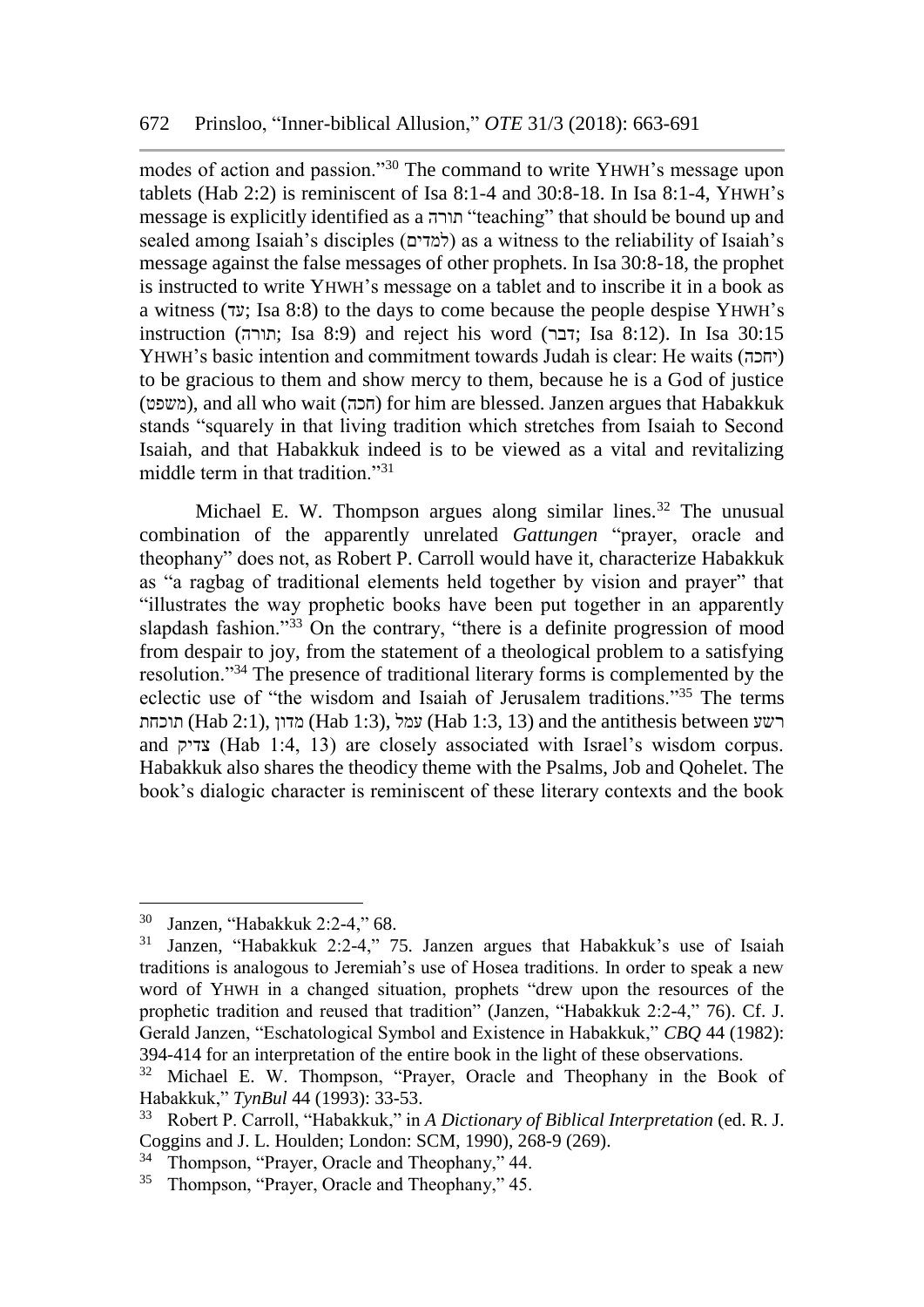shares with Job a structural outline commencing with lament but concluding with theophany.<sup>36</sup>

Habakkuk and Isaiah both take a stand upon a watchtower (Hab 2:1; Isa 21:8) and record divine revelations and anticipate its swift realization, but also advocate patient "waiting" (Hab 2:2-3; Isa 8:4; 30:8). They are both concerned with the manifestation of YHWH's פעל" work" (Hab 1:5; Isa 5:12); share the awareness that YHWH uses the great nations as agents of judgement (Hab 1:12; Isa 7:20; 10:5-6); and are critical of the role empires play in the divine "plan" (Hab 1:12; Isa 10:7-8). Both indicate that YHWH will break the power of the empires that he also utilizes (Hab 2:6-19; Isa 10:12, 14:24-27). The הויexclamation in Hab 2:6 is reminiscent of the הוי-exclamation directed against the Babylonian king in Isa 14:4. Hab 2:14 is virtually identical to Isa 11:9b. Habakkuk also shares a commonality of style and approach with Isaiah 40-55. Both corpora display "psalmic" forms (Hab 3:3-15; Isa 42:10-13; 44:23; 49:13); focus upon YHWH's glory and its effect upon creation (Hab 3:3-7, 10-11; Isa 40:5; 41:20; 43:21); proclaim that YHWH employs foreign powers to serve his purpose (Hab 1:12-17; Isa 44:24-45:7); and condemn idol worship (Hab 2:18- 19; Isa  $40:19-20$ ;  $41:6-7$ ).<sup>37</sup> Habakkuk "stood somewhere in the Isaiah tradition" where he "drew upon the message of Isaiah, interpreting it afresh for his own day." At the same time "in Habakkuk there is… that element of anticipation of what was yet to come in the prophecies of Second Isaiah."<sup>38</sup>

Walter Dietrich comprehensively defends the thesis that Habakkuk was a "disciple" of the Isaiah of Jerusalem tradition circle, as superscripts in the books (Hab 1:1; Isa 1:1; 2:1) suggest.<sup>39</sup> In Hab 1:2-10 the prophet laments internal and external violence.<sup>40</sup> His accusation that YHWH does "not hear" (את השמע), 1:2) and "save" (אזעק אליך (1:2 khen he calls "violence" (אזעק אליך אזעק אליך אזעק $(1:2)$ echoes Isa 1:15's statement that YHWH will "not listen" (שמע אינני (when people committing social atrocities pray to him. Isaiah 30:19 seems to answer these accusations when YHWH promises to listen to Zion's call for help and to answer. YHWH allows the prophet to see "trouble" (און) and he stares upon "suffering"

<sup>36</sup> Thompson, "Prayer, Oracle and Theophany," 45-6. תוכחת occurs 19 times in wisdom contexts and four times in other literature; מדון occurs 15 times in Proverbs and only twice elsewhere (Ps 80:6; Jer 15:10); עמל occurs 33 times in wisdom writings and 18 times elsewhere; the צדיק–רשע antithesis occurs 78 times in wisdom literature and only 25 times elsewhere. Cf. also Donald E. Gowan, "Habakkuk and Wisdom," *Perspective* 9 (1968): 157-66.

<sup>&</sup>lt;sup>37</sup> Thompson, "Prayer, Oracle and Theophany," 49-50.

<sup>38</sup> Thompson, "Prayer, Oracle and Theophany," 50.

<sup>39</sup> Walter Dietrich, "Habakuk – ein Jesajaschüler," in *Nachdenken über Israel, Bibel und Theologie: Festschrift für Klaus-Dietrich Schunck zu seinem 65. Geburtstag* (ed. H. M. Niemann, M. Augustin and W. H. Schmidt; BEATAJ 37; Frankfurt: Peter Lang, 1994), 197-215.

<sup>40</sup> Dietrich, "Habakuk – ein Jesajaschüler," 198-200.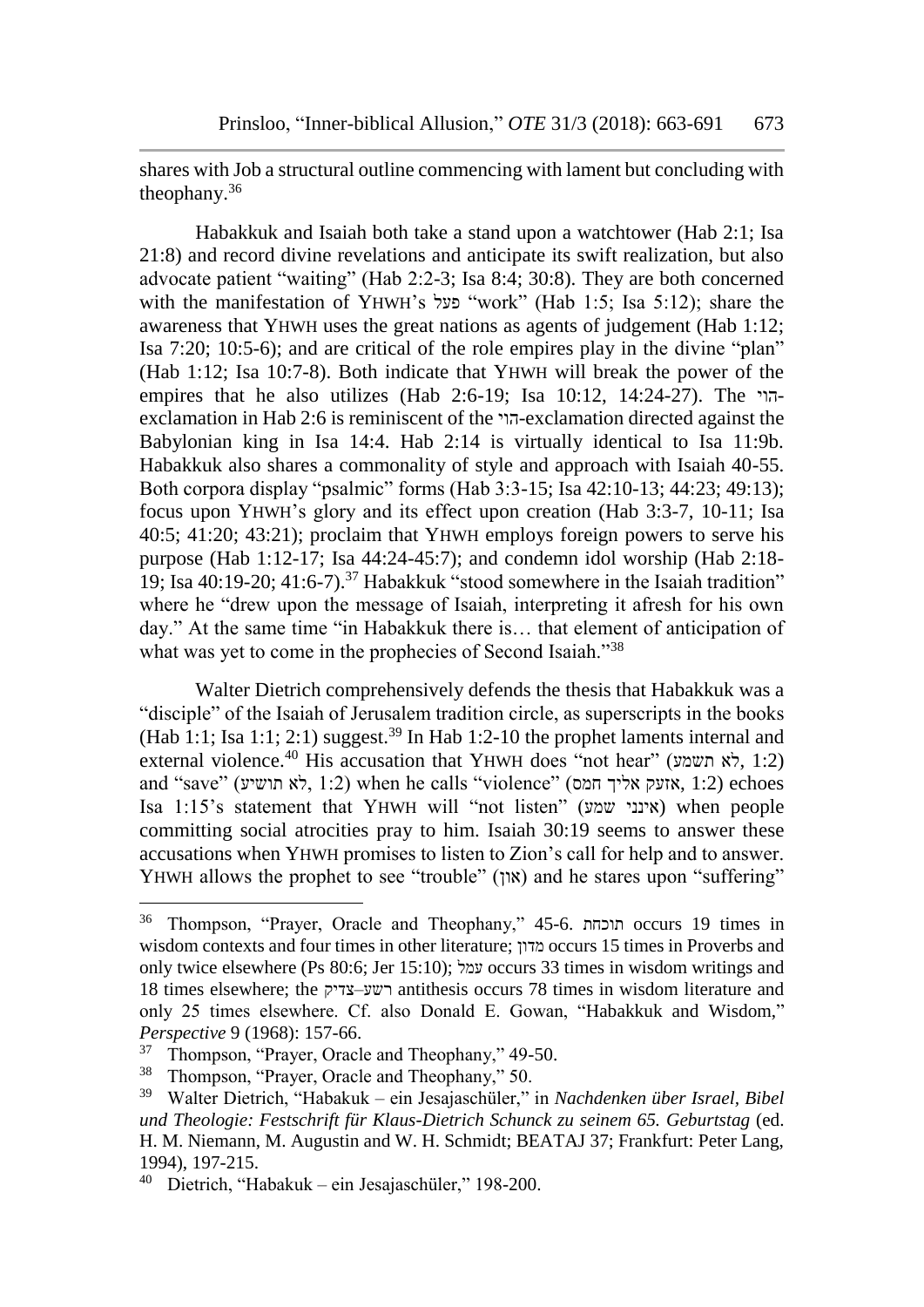(עמל, Hab 1:3) as in Isa 10:1 and 59:4. Habakkuk is a "bridge" between earlier and later Isaianic traditions. In Hab 1:5-10 the imminent rise of the Chaldeans is YHWH's answer upon social injustice, the role attributed to the Assyrians in Isa 10:1-3. They will bring disaster from afar (למרחבי־ארץ ההולך, Hab 1:6; יבואו מרחוק, 1:8), which echoes Isa  $5:26$  (ונשא־נס לגוים מרחוק) 3:18 (ונשא־נס לגוים). Habakkuk 1:5's "be astonished, be bewildered" (תמהו והתמהו (echoes Isa 29:9 (תמהמהו ותמהו); "for something is about to happen in your days" ( פעל פעל) בימיכם) echoes Isa 5:12 (ואת פעל יהוה לא יביטו), and "you will not believe even if it were told" (לא תאמינו) echoes Isa 7:9 (אם לא תאמינו). Habakkuk 1:6 characterizes the Chaldeans as והנמהר המר הגוי" the bitter and the hasty nation." In Isa 5:19 the people of Judah sarcastically called upon YHWH to "hurry" (ימהר (his work so they may "see" it (נראה; cf. ווראו in Hab 1:5). In Isa 5:20 they call "bitter" (מר) for sweet and sweet for "bitter" (מר). Habakkuk 1:11 is a redactional addition and refers to Neo-Babylonian imperialism. The redactor assures readers that the power of the Babylonians will be short-lived; it will "pass by" (עבר) as Isaiah warned Judean rulers that when the Assyrian storm passes them by (עבר, Isa 28:15, 18) they will be left trampled. The redactor accuses Babylon that their own power is their god (זו כחו לאלהו; 1:11), as Isaiah accused the Assyrians of undue confidence in their own power (עשיתי ידי בכח ;Isa 10:13).

Significant parallels exist between Hab  $1:12-13$ ; 2:1-4 and Isaiah.<sup>41</sup> In Hab 1:12-13 the prophet laments YHWH setting "him" up for "judgement" (למשפט שמתו) and establishing "him" for "rebuke" (להוכיח יסדתו). The subject of the third person masc sing suffix is not immediately clear. In Isa 11:3-4 (cf. also Isa 2:4//Mic 4:3) משפט and יכח refer to the Messiah. Dietrich argues that Habakkuk's use of the terms expresses his disappointment in the last kings of the Davidic dynasty who rejected YHWH as their "rock" (צור; Hab 1:12). In Isa 28:14-19 Isaiah assured those who rejected YHWH that he will establish in Zion a tested "stone" (בחן אבן אבן בציון יסד הנני, Isa 28:16) and make "justice" the measuring line (משפט ושמתי, Isa 28:17). In Hab 1:14, the Babylonians are accused that they treat humankind as insects "without a ruler" (לא־משל בו). Dietrich regards Hab 1:14-17 as an exilic addition condemning Babylonian expansionism when there no longer was a king in Judah. The imagery of the imperialistic nation as a fisherman is unique in the Hebrew Bible, but the gist of the section reflects the Isaiah tradition where not only violence *in* Judah, but also violence done *to* Judah is condemned. The critique in Hab 1:16 (cf. 1:11) that the imperialistic power elevates its own power to the divine sphere foreshadows Deutero-Isaiah's insistence that the God of Israel is the only divine being. In Hab 2:1, the prophet prepares himself for an encounter with YHWH. YHWH's answer (Hab 2:2-3) has close parallels in Isaiah. Habakkuk must "inscribe" the "vision" (חזון כתוב, Hab 2:2) as Isaiah did (כתב, Isa 8:1). Habakkuk 2:2-3 states that the vision is intended for a specific time; if it "tarries" (מהה, Hab 2:3) the prophet must "wait" upon it

<sup>41</sup> Dietrich, "Habakuk – ein Jesajaschüler," 201-205.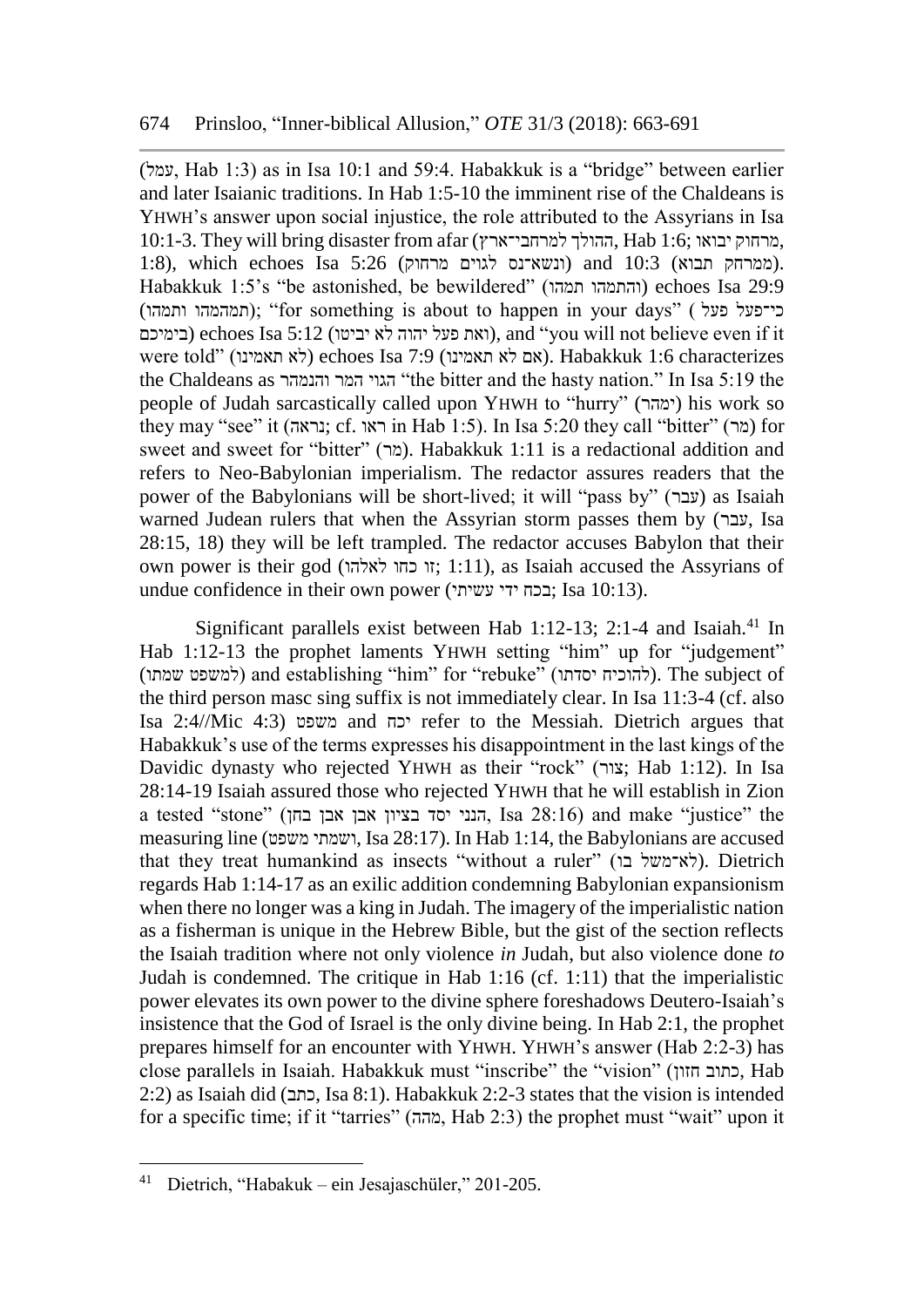(חכה, Hab 2:3). It echoes the name of the son that Isaiah had to inscribe ( שלל מהר בז חש" soon spoil, quickly plunder," Isa 8:3). In Isa 8:16-17, the prophet decided to "bind up the testimony and seal up the law among my disciples" and to "wait for the LORD (וחכיתי ליהוה). Habakkuk 2:2-3 also echoes Isa 30:8-11. Habakkuk must write his vision "on tablets" (על־הלחות חזון כתוב, Hab 2:2) as Isaiah did in Isa 30:8-11 (על־לוח כתבה בוא עתה, Isa 30:8) as a lasting witness for the days to come (אחרון ליום, Isa 30:8; cf. יאחר לא, Hab 2:3). In Isa 30:10, the rebellious people are accused that they told the seers "do not see!" (תראו לא לראים אמרו אשר ; cf. ראה in Hab 2:1) and the visionaries "do not give us visions of what is right!" .(2:1 Hab ,יכח ;2:2-3 Hab ,חזה .cf; ולחזים לא תחזו־לנו נכחות)

The הוי-exclamations in Hab 2:5-20 echo the series of הוי-exclamations in Isa 5:8-24.<sup>42</sup>Dietrich detects two redactional layers in the exclamations. The first layer is directed against inner-Judean social atrocities. Habakkuk 2:5's יהיר גבר "an arrogant man" echoes the condemnation of Shebna in Isa 22:15-25 (cf. מרום in Isa 22:16; גבר in Isa 22:17) as well as the הוי-exclamation in Isa 5:11-19. Both exclamations refer to drinking (היין in Hab 2:5;<sup>43</sup> יין/שכר in Isa 5:11-12) and the warning in Isa 5:14-15 that the Judean leaders will be swallowed by שאול serves as warning to the arrogant in Hab 2:5 who "makes as wide as שאול his gullet." The denouncement of one "who makes himself glorious" (מכביד (by pledges (Hab 2:6b-7) echoes instances in Isaiah where the root כבד characterizes influential Judeans (Isa 5:13; 10:3; 22:18). In Hab 2:9-11 the denouncing of one who "gains wicked profit for his house" (במרום) and sets "on high (במרום) his nest" (2:9) echoes Isa 22:16 (מרום (and 3:13 (בבתיכם(. In Hab 2:12 the prophet denounces one "who builds a city (עיר) with blood" and "establishes a town (קריה) with violence." It echoes Isaiah lamenting the fact that the "faithful city" (נאמנה קריה (has become a harlot (Isa 1:21) and his hope that Jerusalem will once again become a "city of righteousness" (עיר הצדק) and a "faithful city" (קריה נאמנה), Isa 1:26). Isaiah denounced excessive drinking in Isa 5:11.22 (cf. שתה, שכר(, while in Hab 2:15a.16 similar imagery becomes a metaphor for excessive violence.

The redactional additions focus upon Babylonian imperialism. In Isa 10:14 the prophet denounces the Assyrians' attempt to "gather" (אסף) all nations, as Habakkuk did with the Babylonians (cf. כל־הגוים אליו ויאסף" and he gathered to himself all the nations" in 2:5). In Hab 2:7 the perpetrators of violence are accused that they "plundered" (שלות) many nations, while in Isaiah the Assyrians are sent "to seize prey" (לשלל שלל); Isa 10:6; cf. 8:4). The nations (גוים) labouring (יגע) for the sake of fire and the peoples (לאמים) becoming wary (יעף) for the sake of vanity while the earth is filled (תמלא (with the glory of YHWH (יהוה כבוד, Hab 2:13-14) echo the phrase מלא כל־הארץ כבודו "the whole earth is full of his glory"

<sup>42</sup> Dietrich, "Habakuk – ein Jesajaschüler," 205-208.

<sup>43</sup> According to Dietrich, "Habakuk – ein Jesajaschüler," 213 n58 היין in Hab 2:5 is a scribal error for הוי. The close relationship between Hab 2:5 and Isa 5:11-19 prompts Dietrich to emend the text of Habakkuk.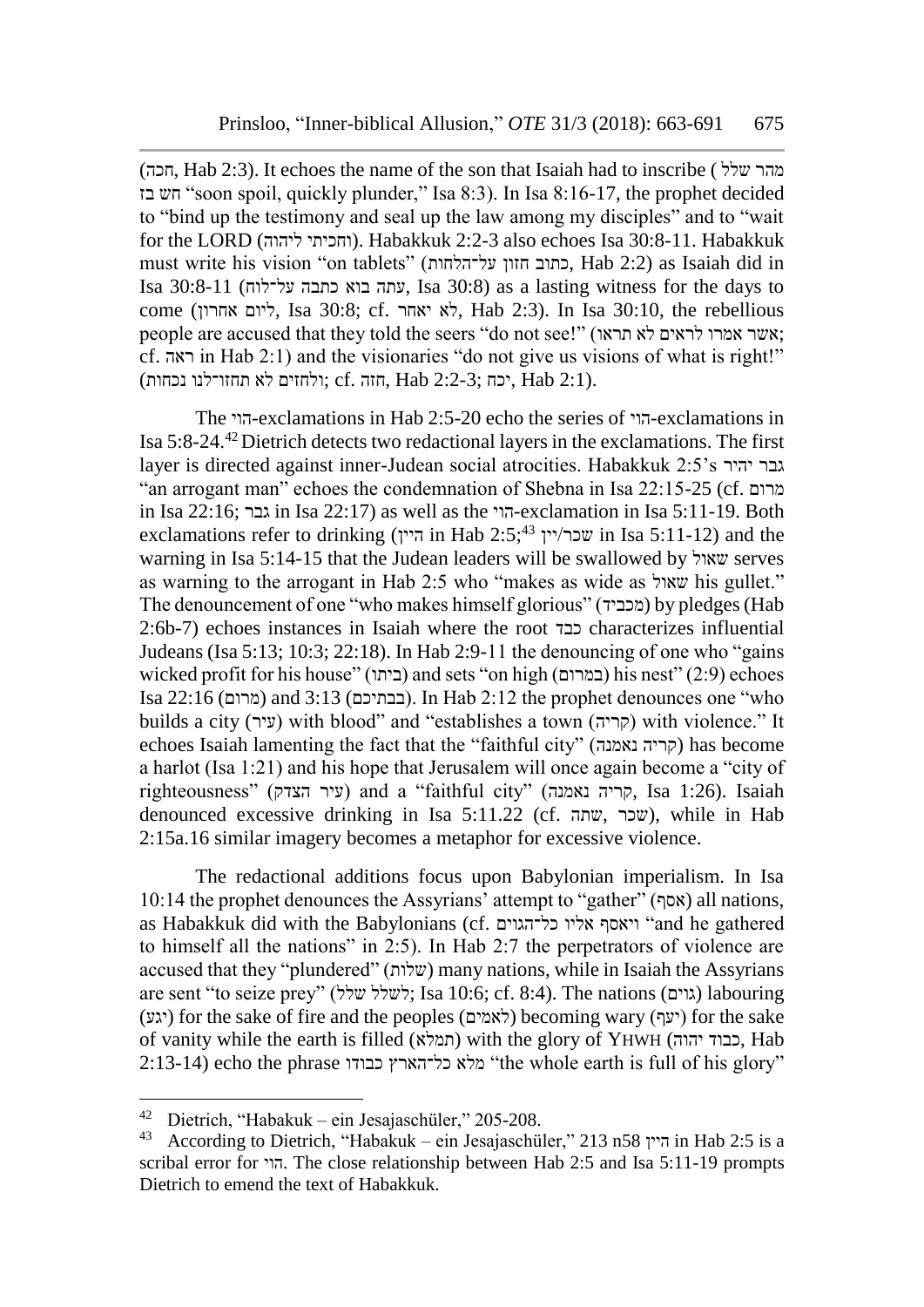in Isa 6:3. Habakkuk 2:13-14 is the "fulfilment" of the almost identical words in Isa 11:9 (כי־מלאה הארץ דעה את־יהוה כמים לים מכסים). These words are then echoed in several passages in Deutero-Isaiah (cf. יגע in Isa 40:28, 30, 31; 43:22, 23, 24; (2:13 Hab (יהוה צבאות .(44:12 ;31 30, 29, 40:28, Isa in יעף ;57:10 ;49:4 ;15 47:12, is also a favourite Isaianic designation for the deity.<sup>44</sup> Finally, the polemic against idols in Hab 2:18-19 is very close to similar passages in Deutero-Isaiah.

For Dietrich the connections between Habakkuk and Isaiah suggest that Habakkuk could be regarded as "ein Mitglied der Jesaja-Schule."<sup>45</sup> It does not imply that he is an "unselbständiger Plagiator."<sup>46</sup> He is "ein eigenständiger Schüler,"<sup>47</sup> but "lebt im jesajanischen Geist."<sup>48</sup> Jacques van Ruiten denies the significance of the intertextual connections between Habakkuk and Isaiah. He asserts that other intertexts (notably the Psalter and Job) also display significant links with Habakkuk.<sup>49</sup> Van Ruiten concludes that "it is very difficult to confirm the view that Habakkuk is dependent on Isaiah" and argues that "Habakkuk does not speak in 'his master's voice'!"<sup>50</sup> He also states that Dietrich's method is "too general and too informal" and does not prove "dependency of one text on the other."<sup>51</sup> I now turn to Habakkuk's משאות (Hab 1:1-2:20) and Isaiah's משאות directed at Babylon (Isa 13:1-14:23; 21:1-10) to argue that the recognition of Habakkuk and Isaiah as intertexts is not limited to highlighting similar words "all over the place." It can be substantiated with reference to quite specific contexts. Surprisingly these inner-biblical allusions have received little attention in scholarly discussions.<sup>52</sup>

<sup>&</sup>lt;sup>44</sup> The expression occurs sixty times in Isaiah.<br><sup>45</sup> Dietrich "Habakuk – ein Iesaiaschüler" 19

<sup>45</sup> Dietrich, "*Habakuk – ein Jesajaschüler*," 198.

<sup>46</sup> Dietrich, "*Habakuk – ein Jesajaschüler*," 200.

<sup>47</sup> Dietrich, "*Habakuk – ein Jesajaschüler*," 200.

<sup>48</sup> Dietrich, "*Habakuk – ein Jesajaschüler*," 203.

<sup>49</sup> Jacques T.A.G.M. van Ruiten, "'His Master's Voice'? The Supposed Influence of the Book of Isaiah in the Book of Habakkuk," in *Studies in the Book of Isaiah* (ed. J. van Ruiten and M. Vervenne; Leuven: Peeters, 1997), 397-411.

<sup>50</sup> Van Ruiten, "'His Master's Voice'?" 411.

<sup>51</sup> Van Ruiten, "'His Master's Voice'?" 411. Van Ruiten fails to recognise the complexity of the relationship between Isaiah and Habakkuk. Creative *Fortschreibungen* of prophetic oracles in post-exilic redactional circles are multilayered and multi-directional. I will argue below that Isaiah is not the "master" and Habakkuk is speaking "in his voice." To the contrary, Habakkuk's משא sets the tone for the Isaian משאות against Babylon.

<sup>52</sup> Cf. Christopher R. Seitz, *Isaiah 1-39* (IBC; Louisville, Westminster John Knox, 1993) for an exception to this statement. Seitz discusses the importance of the similar superscripts in Hab 1:1 and Isa 13:1 (p. 132), the eschatological character of both messages (Hab 2:3; Isa 13:22, cf. pp. 133-4), the fact that both contain a taunt song against Babylon (Hab 2:6; Isa 14:4; cf. p. 134), and in both the prophet plays the role of a watchman (Hab 2:1; Isa 21:8; cf. pp. 165-7).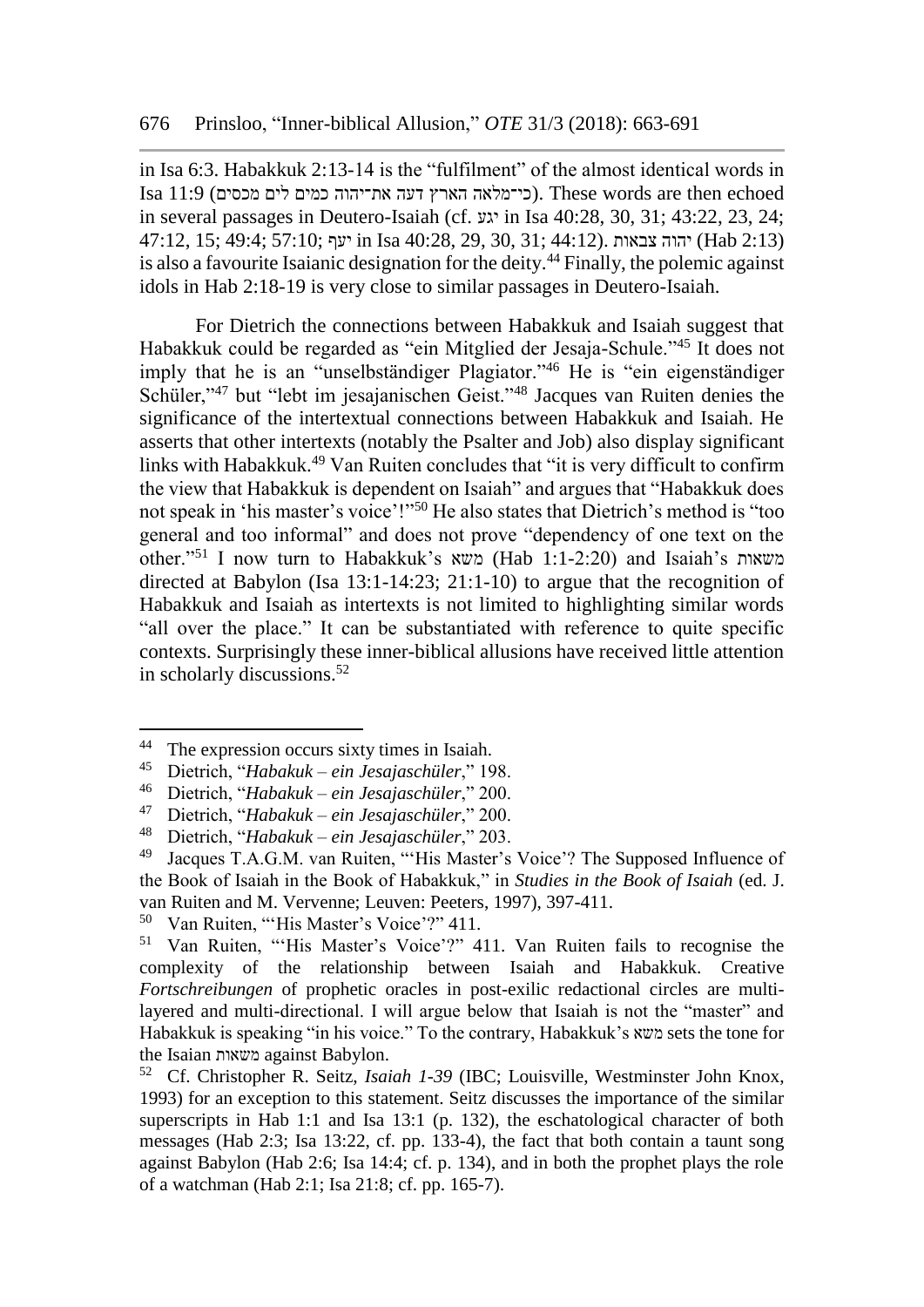# **C HABAKKUK'S משא) HAB 1:1-2:20) AND ISAIAH'S UTTERANCES CONCERNING BABYLON (ISA 13:1-14:23; 21:1- 10) AS INTERTEXTS**

Shared themes between Isa 13:1-14:23; 21:1-10 and Hab 1:1-2:20 in general and Hab 2:1-20 in particular suggest a close connection between these two specific contexts. In the following discussion, I focus on six themes where Habakkuk and Isaiah share a tradition, but the Isaiah contexts state explicitly what is implicit in the Habakkuk context.

#### **1 The genre designation משא**

 $\overline{a}$ 

The superscripts in Hab 1:1, Isa 13:1 and Isa 21:1 are an obvious starting place for our intertextual investigation.

| <b>Hab</b> 1:1  | המשא אשר חזה<br><i>חבקוק</i> הנביא       |
|-----------------|------------------------------------------|
| <b>Isa 13:1</b> | משא בבל<br><u>אשר חזה ישעיהו בן־אמוץ</u> |
| Isa 21:1        | $^{\rm 53}$ משא מדבר־ים                  |

The three superscripts share the designation משא. As a superscript, משא occurs exclusively in the prophetic corpus and it is indicative of a specific prophetic literary genre "that designates a type of prophetic discourse in which the prophet attempts to delineate divine actions in human affairs."54 It is

<sup>53</sup> The expression מדבר־ים" desert of the sea" in Isa 21:1a has been the object of countless emendations; cf. Hans Wildberger, *Jesaja 2. Teilband: Jesaja 13-27* (BKAT X/2; Neukirchen-Vluyn: Neukirchener Verlag, 1978), 763-4. מדבר occurs again in the actual prophetic utterance (21:1b). According to Marvin A. Sweeney, *Isaiah 1-39* (FOTL 16; Grand Rapids: Eerdmans, 1996), 280, in Akkadian sources the expression *mat tamti* "Land of the Sea" designates the swampy area in the south of Babylonia ruled by the Babylonian Merodach-baladan when he fled Babylon after Sargon II conquered the city in 710 BCE. Merodach-baladan is identified as a member of the *bal kur tam* "dynasty of the Sealand." The Akkadian *kur* designates a border area and corresponds to Hebrew מדבר. Brevard S. Childs, *Isaiah* (OTL; Louisville: Westminster John Knox, 2001), 152 regards מדבר־ים as "an appropriate Hebrew designation for the border areas ruled by Merodach-baladan." Childs, *Isaiah*, 150-51, identifies two redactional layers in Isa 21:1-10. The first dates from the eighth century when Assyria attacked Judah's ally, Merodach-baladan. Isaiah foresees Babylon's defeat. In the sixth century Isaiah's message is reapplied to the imminent destruction of the Neo-Babylonian Empire (Isa 21:9). According to Ulrich F. Berges, *The Book of Isaiah: Its Composition and Final Form* (trans. M. C. Lind; Sheffield: Sheffield Phoenix, 2012), 138 n78, the Akkadian *mat tamti* is not rendered by ים ארץ" because the key word מדבר from the oracle (v. 1b) should not be lacking in the title; cf. חזיון in 22.1, 5."

<sup>54</sup> Sweeney, *Twelve Prophets*, 460.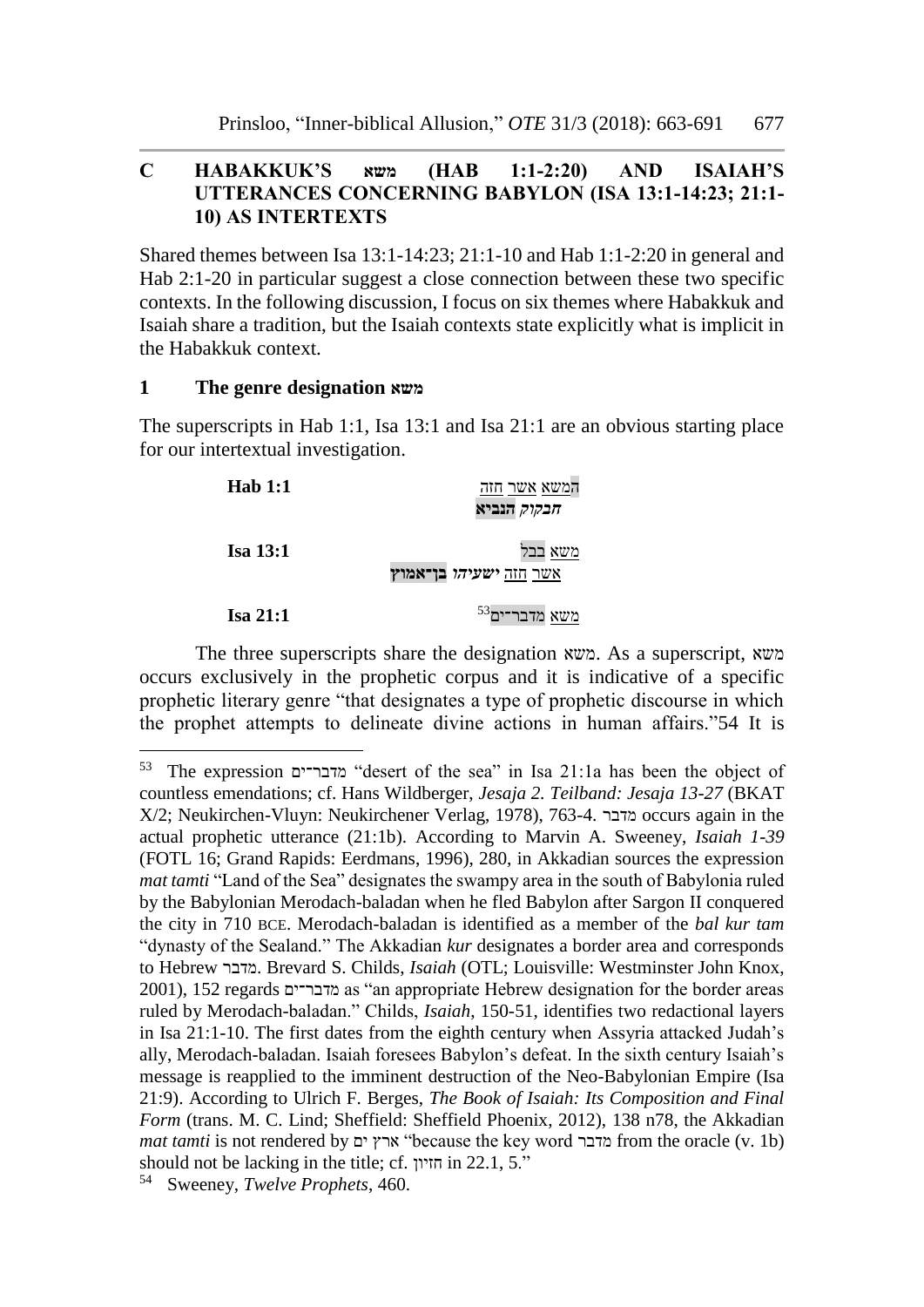especially prominent in the utterances concerning nations in Isa 13-23, where it occurs ten times.55 It occurs one more time in Isaiah, once in Nahum, Habakkuk, and Malachi, and twice in Zechariah.56 The "topic of a maśśā' is… always some person, group, situation, or event" and it is "based on a particular revelation (given to the prophet) of the divine intention or of a forthcoming divine action."57 It carries undertones of judgment and implies that Yhwh is about to intervene in the history of the nations and/or his people.58 These utterances "are directed primarily to Israel and designed to explain events in the world of affairs as an act of Yahweh."59 Significantly, in Hab 1:1 the object of the משא is not stated. It is, in fact, the only משא without any explicit object.60 This has implications for any consideration of intertextual links between Habakkuk and the other prophetic משאות. Michael Thompson quite rightly argues that "this word finds its most consistent employment in the oracles against the nations in Isa 13-23," which implies that "(p)erhaps we are intended to understand that a concern in Habakkuk is with a word of judgement against a foreign nation."<sup>61</sup>

## **2 YHWH and the rise and fall of empires**

A second shared theme is that of YHWH as ultimate director of international affairs and his crucial role in the rise and fall of the Babylonian Empire.

| <b>Hab</b> 1:6   | כי־הנני <i>מקים</i> את־הכשדים<br>הגוי המר והנמהר<br>ההולך למרחבי־ארץ<br>לרשת משכנות לא־לו: |
|------------------|--------------------------------------------------------------------------------------------|
| <b>Isa 13:17</b> | הנני מעיר עליהם את־מדי<br>אשר־כסף לא יחשבו<br>וזהב לא יחפצו־בו:                            |

Both contexts emphasise YHWH's imminent intervention (הנני + participle) in and control over the nations. Significantly, in Hab 1:6 there is no indication of the recipients of YHWH's imminent intervention. It is simply stated that he plays an active role in raising the Chaldeans as a destructive force on the

 $^{55}$  Isaiah 13:1 (משא בבל); 14:28  $\,$ isaiah 13:1 (משא בבל); 13:1 22:1 ;(משא בערב) 13 ,(משא דומה) 11 ,(משא מדבר־ים) 21:1 ;(משא מצרים)19:1 ;(משא דמשק) (משא גיא חזון);  $23:1$  (משא גיא חזון).

 $^{56}$  Cf. Isa 30:6 (משא בהמות נגב); Nah 1:1 (משא נינוה); Hab 1:1 (הפשא אשר חזה בקוק ;(משא דבר יהוה בארץ חרדך ודמשק מנחתו) 9:1 Zech); משא דבר־יהוה אל־ישראל) 1:1 Mal); הנביא .(משא דבר־יהוה על־ישראל) 12:1

<sup>57</sup> Weis, "Oracle," 28.

<sup>413-15. [</sup>Floyd, "*מֶשֶּׂא*" (*MAŚŚĀ'* )" 413-15.

<sup>59</sup> Childs, *Isaiah*, 114.

<sup>60</sup> Sweeney, "Structure, Genre, and Intent," 65-6.

<sup>61</sup> Thompson, "Prayer, Oracle and Theophany," 34.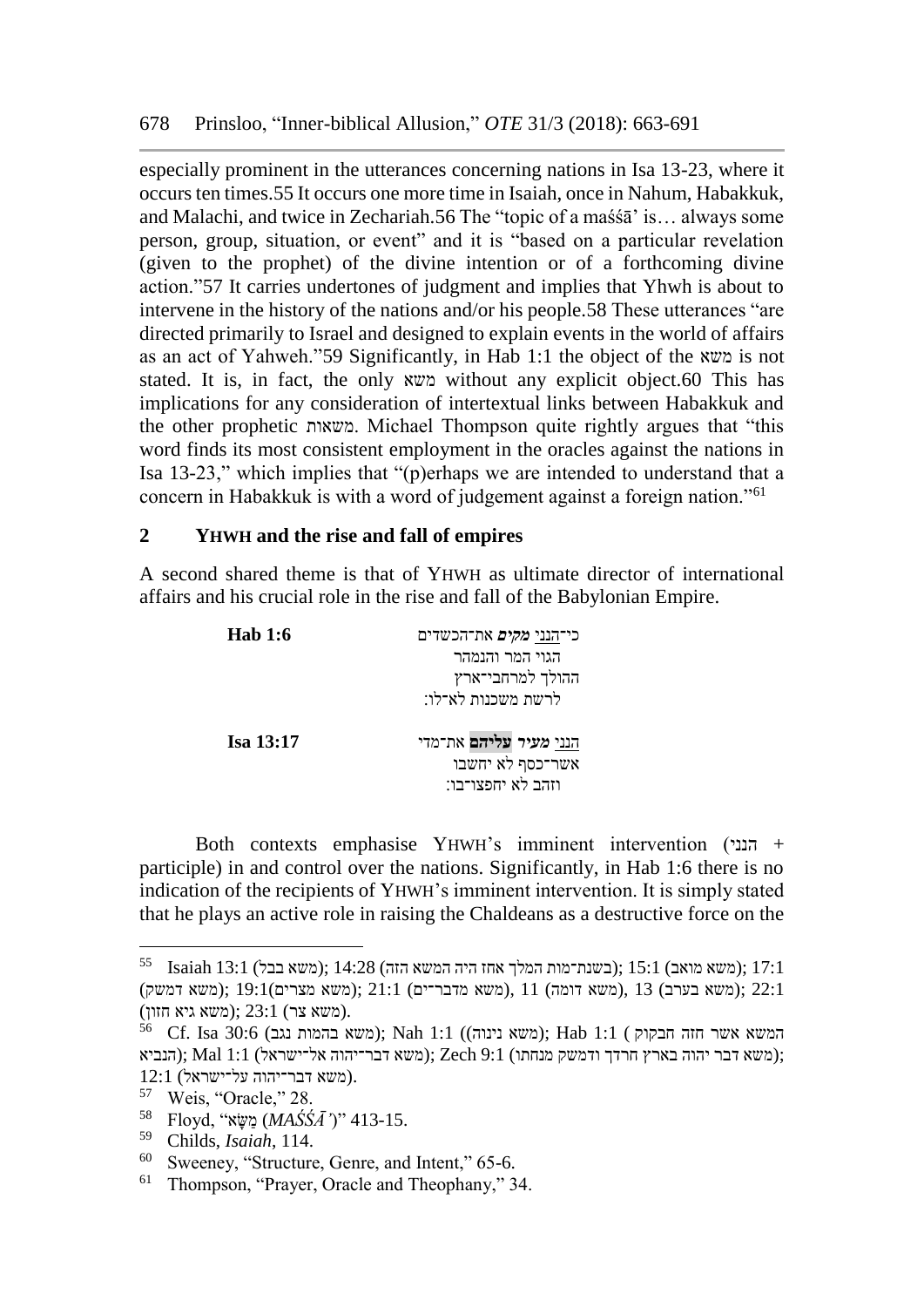plane of world history. Taking the statement purely at face value, nothing overtly negative is said against the Chaldeans. A completely different picture emerges in Isa 13:17. Now YHWH is overtly stirring an enemy against the Babylonian Empire. Both contexts suggest YHWH's ultimate control over the destiny of all peoples, not only Israel. However, in Habakkuk his control over the Babylonians contains no condemnation of their violent behaviour, while Isaiah predicts the destruction of Babylon's pride (13:19). Significantly, in Isa 41:25 the verb עור is used to indicate that YHWH is stirring Cyrus as the ultimate agent of Babylon's downfall and the salvation of his people. $62$  The same motif is prominently present in Jer 50-51. The Chaldean ascendency pronounced in Hab 1:6 is predicted to come to a disastrous end in Isa 13:17, and the theme is fully developed in Isa 40- 48 and Jer 50-51.<sup>63</sup>

## **3 The prophet as watchman**

l

A third shared theme is the notion of the prophet as watchman, present in Hab 2:1 and Isa 21:6-10. The motif often occurs in the prophetic corpus (cf. Isa 52:8; 56:10; Jer 6:17; Ezek 3:17; 33:2, 6, 7; Mic 7:4, 7). Habakkuk 2:1 and Isa 21:6- 10, however, share a unique feature – what might be called a *Motivkonstellation* – not present in any of the other "watchman" texts.<sup>64</sup> It is apparent when Hab 2:1 and Isa 21:6-10 are compared in terms of shared vocabulary:

**Habakkuk 2:1-2 Isaiah 21:6-10** י כי כה <u>אמר</u> אלי אדני $^6$  לך העמד המצפה אשר י<u>ראה</u> יגיד: ו<u>ראה</u> רכב צמד פרשים<sup>7</sup> רכב חמור רכב גמל והקשיב קשב רב־קשב׃  $^{65}$ וי<u>קרא</u> אריה<sup>65</sup>

<sup>62</sup> Graham I. Davies, "The Destiny of the Nations in the Book of Isaiah," in *The Book of Isaiah/Le Livre D'Isaïe: Les Oracles et Leurs Relectures Unité et Complexité de L'Ouvrage* (ed. J. Vermeylen; BETL 81; Leuven: Peeters, 1989), 93-120 (115).

Willem A.M. Beuken, "Common and Different Phrases for Babylon's Fall and Its Aftermath in Isaiah 13-14 and Jeremiah 50-51," in *Concerning the Nations: Essays on the Oracles against the Nations in Isaiah, Jeremiah and Ezekiel* (ed. Else K. Holt, Hyun Chul Paul Kim and Andrew Mein; LHBOTS 612; London: Bloomsbury T&T Clark, 2015), 53-73.

<sup>64</sup> A *Motivkonstellation* refers to a combination of terms occurring in limited but significant contexts. Cf. Ulrich Berges, "Die Knechte im Psalter. Ein Beitrag zu seiner Kompositionsgeschichte," *Bib* 81 (2000): 153-78.

<sup>&</sup>lt;sup>65</sup> The reference to אריה "lion" is unexpected. Following 1QIsa<sup>a</sup> the text is often emended to הראה" the seer;" cf. Joseph Blenkinsopp, *Isaiah 1-39* (Anchor Yale Bible; New Haven: Yale University Press, 2010), 325; Childs, *Isaiah*, 147; Watts, *Isaiah 1- 33*, 327. Seitz, *Isaiah 1-39*, 165, however, argues that the Masoretic text clearly intends אריה" lion." He points to Rashi's commentary on the verse, who used *gematria* to argue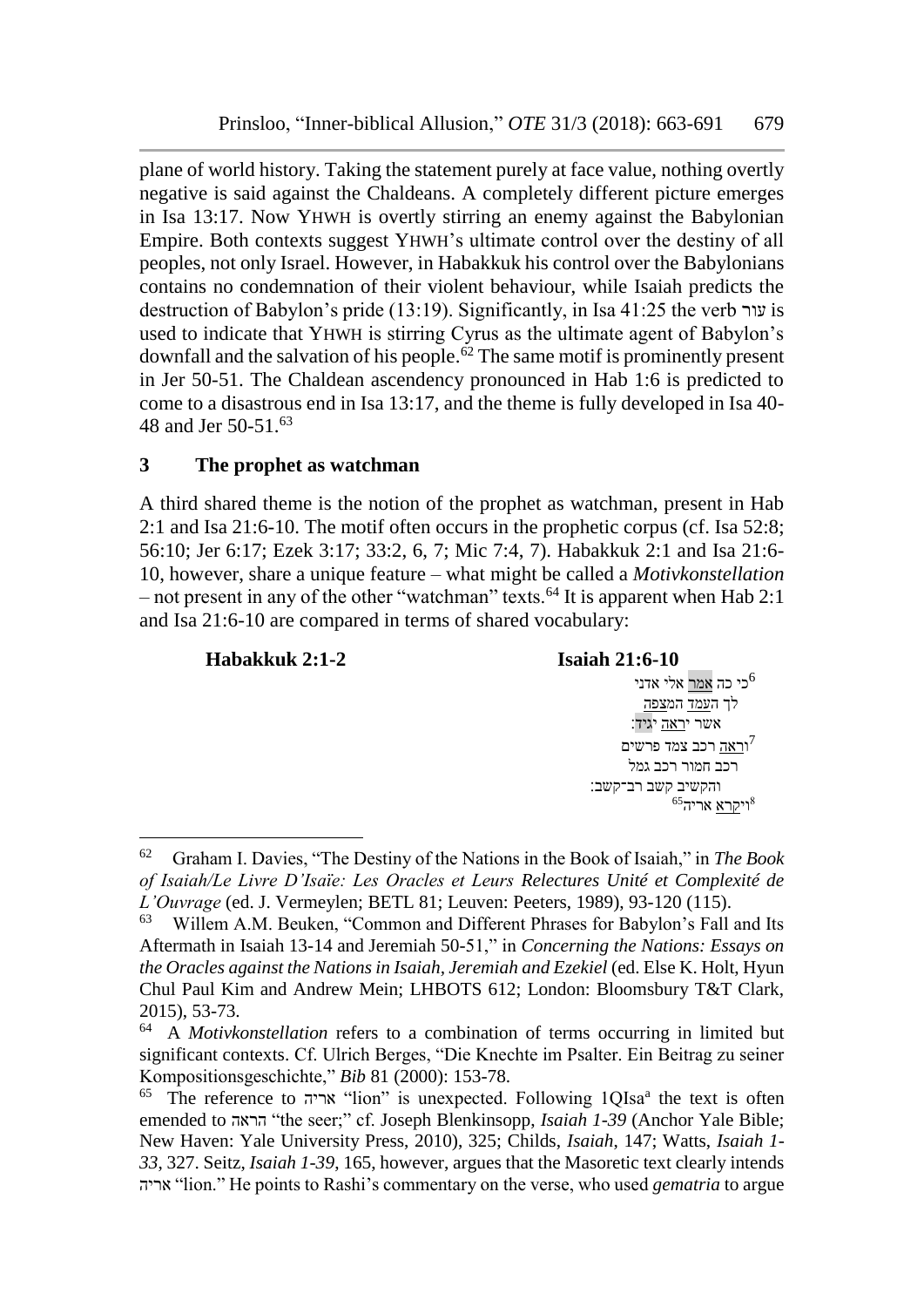על־משמרתי אעמדה $^1$ על־מצפה אדני אנכי עמד תמיד יומם ואתיצבה על־מצור ועל־משמרתי אנכי נצב כל־הלילות׃ ואצפה לראות מה־ידבר־בי <sup>9</sup>והנה־זה בא רכב איש ומה אשיב על־תוכחתי׃ צמד פרשים וי<u>ענ</u>ני <u>יהוה</u> וי<u>אמר</u> וי<u>ען</u> וי<u>אמר</u> נפלה נפלה בבל וכל־פשלי אלהיה שבר לארץ׃ כתוב חזון ובאר על־הלחות למען ירוץ קורא בו למען ירוץ קורא בו למען ירוץ למען ירוץ ה אשר שמעתי מעת יהוה צבאות אלהי ישראל הגדתי לכם

The two contexts share the roots שמר, עמד, צפה, ראה, and the cognate forms יצב/נצב and דבר, אמר/דבר. In both contexts the expectation is that the watchman will react verbally upon what is seen (cf. קרא in Hab 2:1; קרא in Isa 21:6; קרא in Isa 21:8). The "watchman-scene" is followed in both cases by a reaction containing the roots ענה" answer" and אמר" say" (ויאמר יהוה ויענני in Hab 2:2a; ויאמר ויען in Isa 21:9c). The Isaiah-scene undoubtedly suggests a military context (21:7, 9). The parallels between the Isaiah-scene and the Habakkuk-scene open the possibility that Habakkuk's stationing upon a bulwark and watchtower does not necessarily imply a cultic, but a military context. In this context, the report of the watchman in Isa 21:9 becomes quite significant. Upon seeing the approaching riders and horsemen in pairs, he cries out: וכל־פסילי בבל נפלה נפלה לארץ שבר אלהיה" fallen, fallen is Babel, and all the images of her gods he has shattered to the earth!"<sup>66</sup> The last הוי-exclamation in Habakkuk (2:18-19) with its strong anti-idol polemic shares the word פסל" carved idol" with Isa 21:9 (Hab 2:18). In Hab 2:18 the carved idols are derogatorilycalled אלמים אלילים" dumb godlets," reminiscent of אלהיה וכל־פסילי in Isa 21:18. Isaiah 21:9 explicitly says what is implied in Hab 2:1, 18-19. Perpetrators of violence, in Isa 21:9 specifically identified as the Babylonians, face an even more violent (military) end, and the prophet of YHWH testifies that the Babylonian gods will not be able to protect them against their inevitable end.

# **4 Pride will have a fall**

In spite of a multitude of text-critical problems, the gist of Hab 2:4 is clear. An arrogant person (עפל) has no future, while a righteous person (צדיק) will live. This message is guaranteed by the trustworthiness (באמונתו (of YHWH's word that Habakkuk had to inscribe upon tablets (Hab 2:2-3). This message is confirmed in Hab 2:5 and elaborated upon in the הוי-exclamations in Hab 2:6-20. An

that אריה and חבקוק have the same numerical value in Hebrew, consequently the watchman that Isaiah had to set is none other than the prophet Habakkuk.

<sup>66</sup> According to Blenkinsopp, *Isaiah 1-39*, 325 the "aspect of patient and attentive waiting for a revelation is expressed in such similar language in Habakkuk (2:1)… that it suggests that the seer named Habakkuk had in mind the prediction, unfulfilled at the time of writing, of the fall of Babylon in the present poem."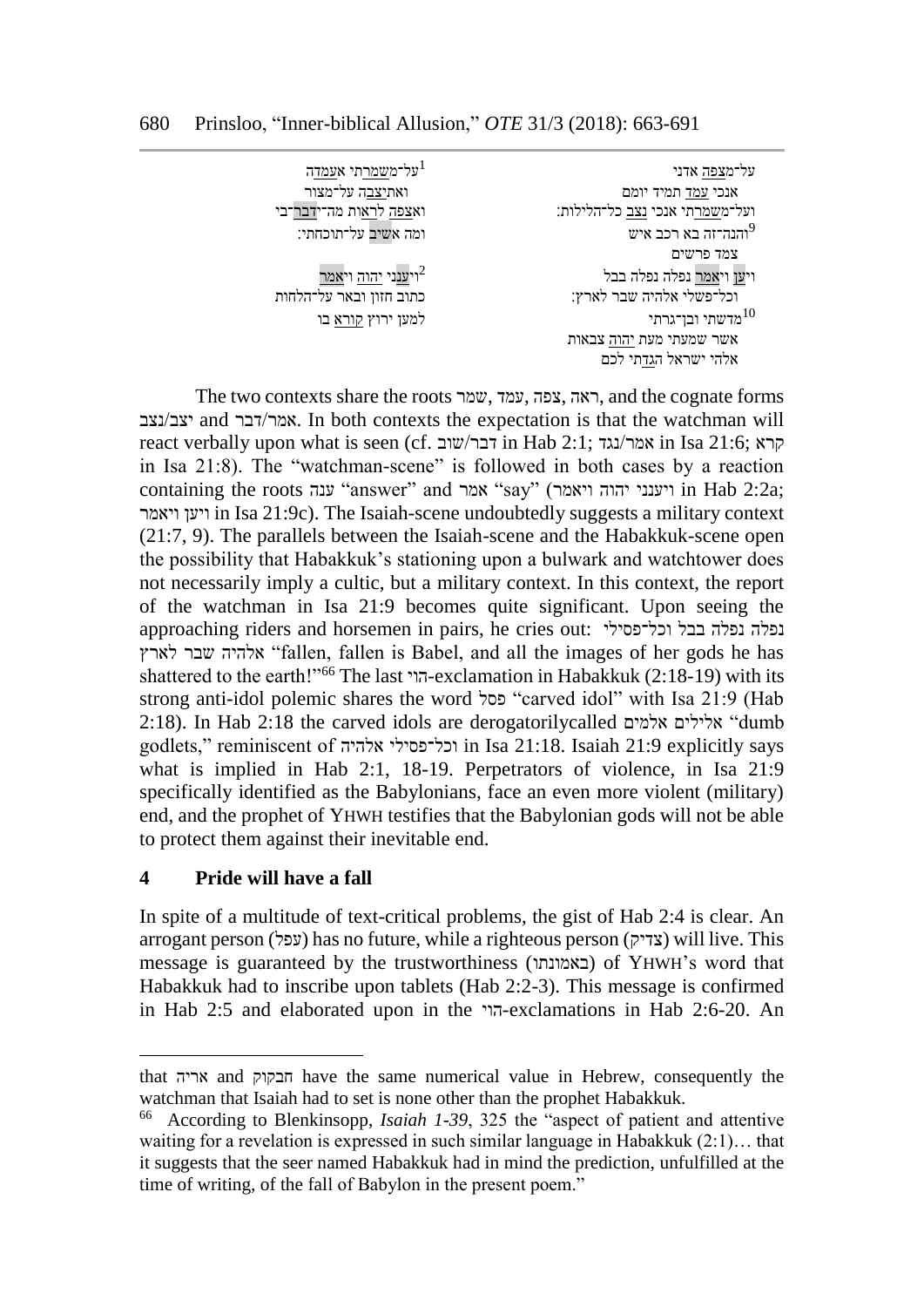arrogant person (יהיר גבר (is being misled (בוגד (by the intoxicating lust for power (היין) and "he will not succeed" (ולא ינוה). In Hab 2:4-5 and in the הוי $-$ exclamations in 2:6-20 the *identity* of *the arrogant person* is not revealed. The theme of arrogance is also present in the בבל משא in Isa 13:1-14:23, but there the identity of the haughty is no secret. The theme of arrogance plays a central role in the announcement of the יהוה יום in Isa 13:6-22. In Isa 13:11 YHWH pronounces:

|                     | ופקדתי על־תבל רעה I will visit evil upon the world, |
|---------------------|-----------------------------------------------------|
| ועל־רשעים עונם      | and upon the wicked their sins.                     |
| והשבתי גאון זדים    | I will put an end to the arrogance of the haughty,  |
| וגאות עריצים אשפיל: | and the pride of the ruthless I will bring down.    |

YHWH will "put to an end" (והשבתי, 13:11 ;cf. also 21:2) the "arrogance of the haughty" (13:11) by "stirring up" the Medes (את־מדי עליהם מעיר הנני, 13:17 ; cf. את־הכשדים מקים כי־הנני, Hab 1:6). The result is spelled out in Isa 13:19:

| והיתה בבל צבי ממלכות          | Babylon will be $-$ the glory of kingdoms,      |
|-------------------------------|-------------------------------------------------|
| תפארת גאון כשדים              | the splendour of the pride of the Chaldeans $-$ |
| כמהפכת אלהים את־סדם ואת־עמרה: | like a destruction by God, Sodom and Gomorrah!  |

In Isa 14:4, the object of YHWH's wrath is defined even more precisely. It is "the king of Babel" (מלך בבל) whose power is broken (14:4-8) and who descends into שאול) to the astonishment of the "kings of the nations" already residing in that grim place. They identify the reason for his descent into שאול), the noise of your harps, has been (גאונך), the noise of your harps, has been brought down to שאול. "The "defeater of nations" regarded himself as the "morning star, son of dawn" (14:12) and proclaimed: "To heaven I will ascend, above the divine stars I will raise my throne, I will sit on the mountain of assembly, the uppermost regions of *Ṣāpôn*, I will ascend above the heights of the clouds, I will compare to the Most High"  $(14:13-14)$ .<sup>67</sup> But pride will have a fall, as the "kings of the nations" proclaim: "However, to שאול you were brought down, to the innermost of the pit" (14:15). Babylon's fall is finally confirmed by YHWH in 14:22:

|                     | וקמתי עליהם נאם יהוה צבאות I will stand up against them $-$   |
|---------------------|---------------------------------------------------------------|
|                     | declaration of YHWH $\tilde{S}^e b \bar{a}' \hat{\sigma} t$ , |
| והכרתי לבבל שם ושאר | and I will destroy for Babylon name and remnant,              |
| ונין ונכר נאם־יהוה  | offspring and posterity $-\,de$ declaration of YHWH.          |

<sup>67</sup> Cf. Watts, *Isaiah 1-33*, 264-5 for a discussion of possible ancient Near Eastern and ancient Mediterranean mythical parallels for Isa 14:12-15. Patricia K. Tull, *Isaiah 1-39* (Smyth & Helwys Bible Commentary, Macon: Smyth & Helwys, 2010), 275 argues that the Babylonian tyrant "rises and falls in such a way as to reflect myths surrounding the morning star Venus."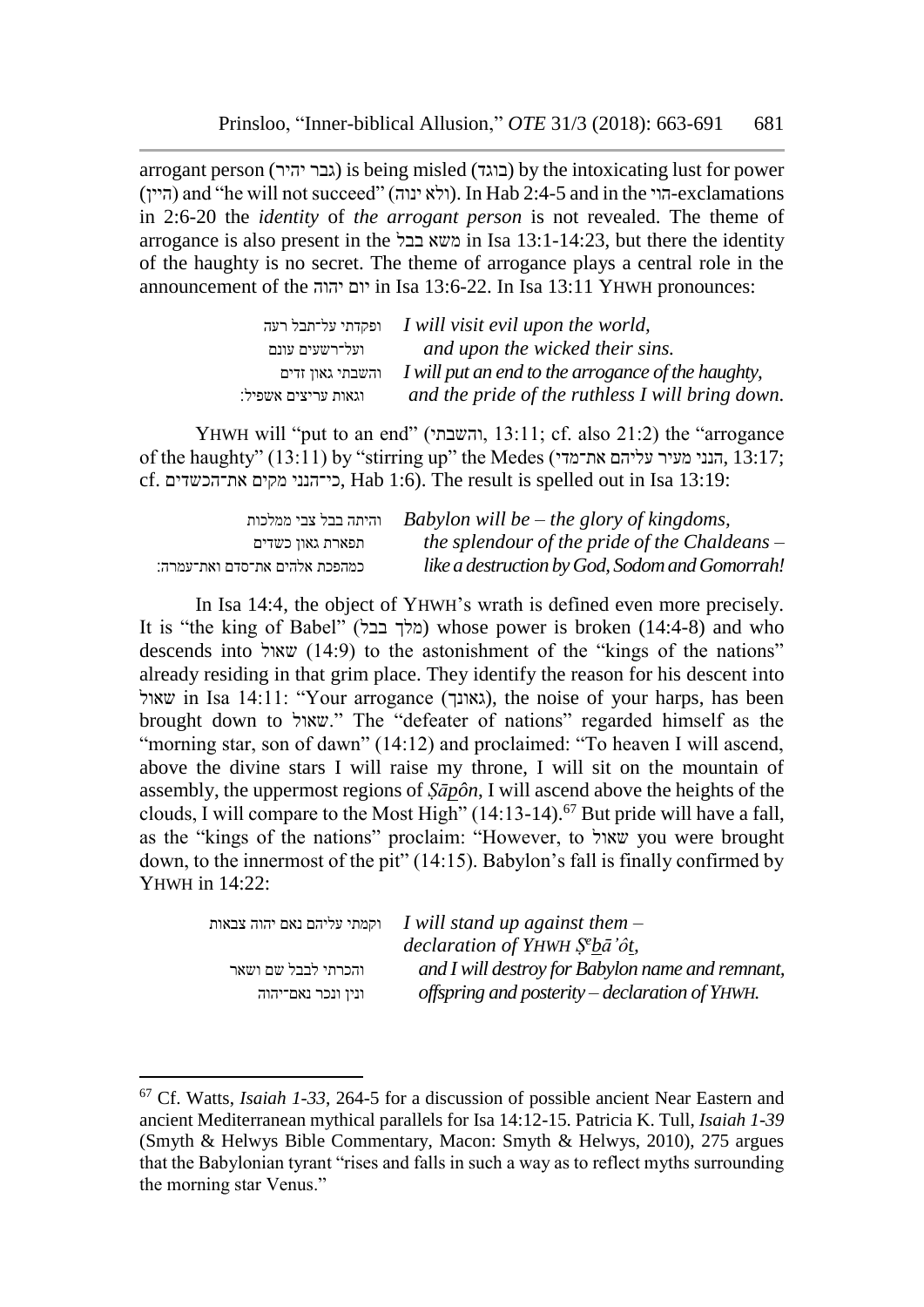## 682 Prinsloo, "Inner-biblical Allusion," *OTE* 31/3 (2018): 663-691

Habakkuk's mysterious גבר יהיר (2:5) is overtly identified in Isaiah as the mighty Babylonians and their arrogant king.<sup>68</sup>

# **5 Taunting him to שאול**

In Hab 2:5, the mysterious יהיר גבר is likened *to* שאול. He has an insatiable appetite (cf. Isa 5:14) to "gather to himself all nations" and to "collect to himself all peoples." But Hab 2:6 warns that pride will have a fall. The very same nations will "lift up a proverb/taunt" (מליצה חידות) and a "derisive riddle" (מליצה חידות) against him.<sup>69</sup> This "proverb" or "derisive riddle" finds specific expression in the five הוי-exclamations, a genre especially associated with death and mourning rites. The subjected nations are taunting the tyrant to שאול, so to speak. Significantly, the same imagery occurs in Isa 14:4 where people "in suffering and turmoil" due to Babylonian tyranny are assured that the day will soon dawn when YHWH will "give you rest... from the severe bondage that bounded you." Then "you will lift up this proverb/taunt against the king of Babylon and say" ו<u>נשאת המשל</u> הזה על־מלך בבל ואמרת), 14:4). The taunt (Isa 14:4-21), introduced by איך (14:4, 12) – a term also associated with death and mourning rites – implies the humiliation, indeed the total annihilation of the Babylonian king. The "oppressor has come to an end" and "his fury has ended" (14:4), "YHWH has broken the rod of the wicked, the sceptre of rulers" (14:5) to bring "rest" to all the earth, even to the "cedars of Lebanon" because "now that you lie down, no woodcutter ascends against us" (14:8; cf. Hab 2:17). In Isa 14:9 שאול itself is astir to accept the arrogant tyrant *in* its midst. When Hab 2:5-6 and Isa 14:4-21 are read as inter-texts, שאול meets שאול, the Babylonian king suffers the ultimate humiliation of not being granted the honour of a proper burial (Isa 14:19-20).

# **6 YHWH at-centre and the destruction of the wicked**

In the הוי-exclamations in Hab 2:5-20 the crucial importance of 2:14 and 20 should be acknowledged. Both are key verses focusing upon the presence of

<sup>68</sup> Blenkinsopp, *Isaiah 1-39*, 280 indicates that the expressions used "to characterize Babylon as an imperial power… occur elsewhere in the book as attributes of both divine reality (2:10; 4:2; 24:14, 16; 28:5) and of individuals and institutions (13:11; 14:11; 16:6; 23;9; 28:1, 4)."

<sup>69</sup> According to Blenkinsopp, *Isaiah 1-39*, 285 the term משל designates "a proverbial saying, sometimes enigmatic in character." In both Hab 2:6 and Isa 14:4 the term is used ironically. In Habakkuk 6:6-20 the משל consists of five הוי-exclamations and in Isa 14:4-23 of two איך-exclamations, both associated with funeral dirges (with הוי, cf. 1 Kgs 13:30; with איך, cf. 2 Sam 1:17-27). In Hab 2:6-20 and Isa 14:4-23 the exclamations, however, indicate the joy of the conquered peoples and their kings at the death of the tyrant (Watts, *Isaiah 1-33*, 261). Childs, *Isaiah*, 126 argues that "taunt song (*Spottlied*)" is an appropriate translation for the word in the present context. Tull, *Isaiah 1-39*, 278 indicates that the taunt song in Isa 14:4-21 "parodies the forms and wording of sincere dirge, posing instead a gleeful anti-lament for the fallen oppressor."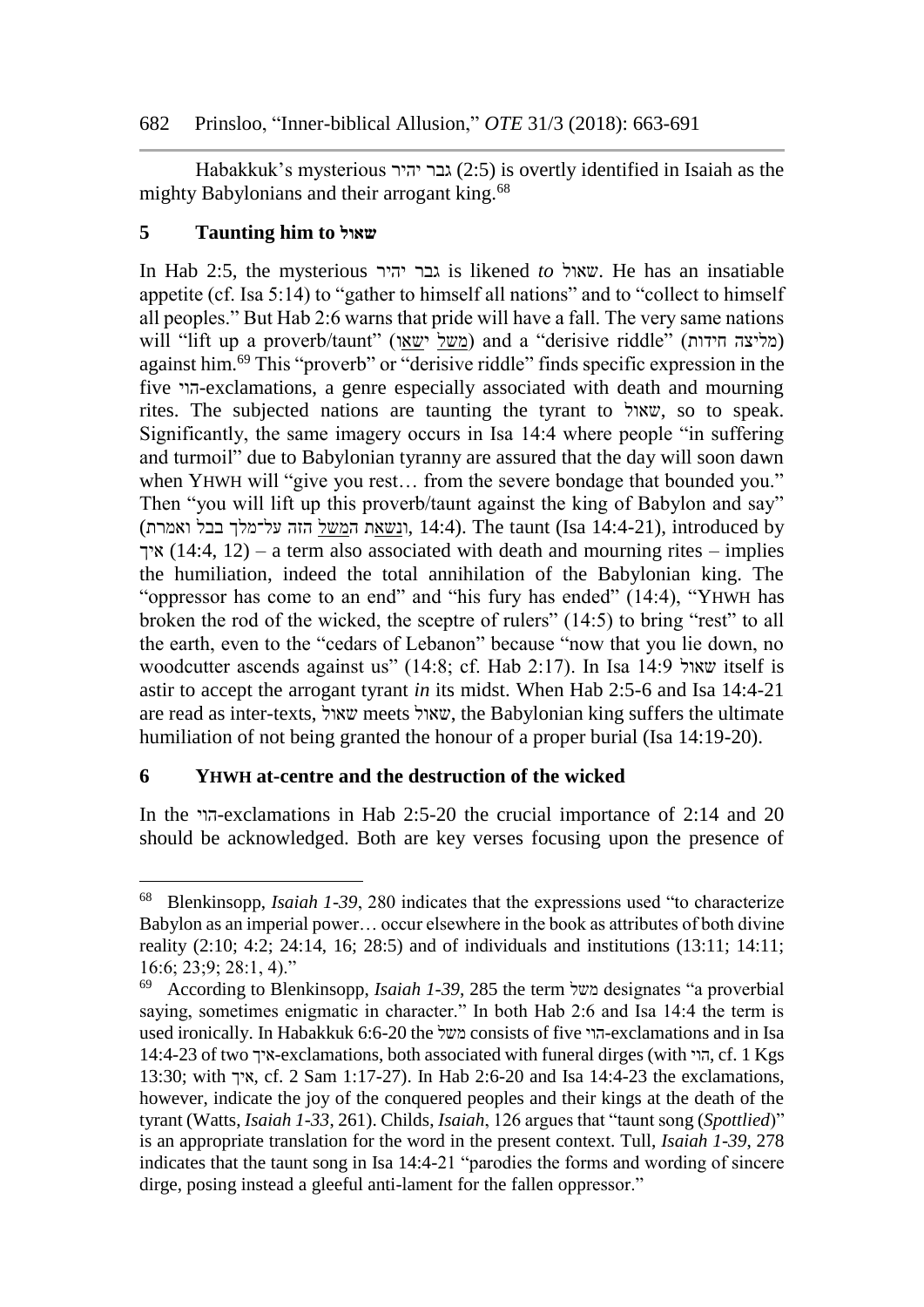YHWH amidst the horror caused by violence and wickedness. The lamenting prophet of Hab 1:1-17 is encouraged by the eschatological vision (2:2-4) that must be inscribed upon tablets (2:2-3). It is a reliable witness to the trustworthiness of YHWH's promise that wickedness will not prevail (2:4). Significantly, in the third הוי-exclamation (2:12-14), in the centre of the violent tyrant being "taunted" to שאול, the focus falls upon the irrelevant "labour" of the nations, of the peoples becoming "wary" in vain (2:13) in the presence of YHWH:

|                   | כי תמלא הארץ For the earth will be filled   |
|-------------------|---------------------------------------------|
| לדעת את־כבוד יהוה | with the knowledge of the glory of the Lord |
| כמים יכסו על־ים:  | as the waters cover the sea.                |

It has already been pointed out that this verse is virtually identical to Isa 11:9, occurring in an eschatological passage with a distinct "Israel-centring."<sup>70</sup> The climax of Habakkuk's הוי-exclamations occurs in Hab 2:20:

> קדשו בהיכל ויהוה *But YHWH is in his holy temple,* כל־הארץ׃ מפניו הס *hush before him, all the earth!*

This text, appearing in almost identical guise in Zeph 1:7 and Zech 2:17, focuses exclusively on YHWH's omnipotence in the seat of his power, his "holy temple." It implies the total annihilation of wickedness, and a new destination for the lamenting prophet: "Amid the turmoil of his lived experience as victim of violence (1:2-17) and spectator of incredible hardship (2:5-17), his imagined space becomes one of hushed reverence and peace... He has arrived at-centre!"<sup>71</sup>

A similar focus on YHWH's central role in the destruction of the wicked Babylonians and their king is apparent in Isaiah's משאות concerning Babylon. Isaiah 13:1-14:2 plays an important role in this "centring" of YHWH. The announcement of the terrible day of YHWH (13:6-22) which will lead to the complete destruction of Babylon (cf. 13:19-22) at the hand of an army of "holy ones" mustered by צבאות יהוה as "the instruments of his indignation to destroy all the earth" (13:3-5) is framed by passages focusing on YHWH at-centre. In 13:2 this army, collected from "a distant land, from the end of heavens," is invited to "enter the gates of the nobles."<sup>72</sup> The יהוה יום announcement is concluded in 14:1-

<sup>70</sup> Ulrich F. Berges, *Book of Isaiah*, 113.

<sup>71</sup> Prinsloo, "From Watchtower to Holy Temple," 147.

<sup>&</sup>lt;sup>72</sup> The interpretation of 13:1-22 is not at all clear. It is difficult to ascertain "whether Babylon is attacker or attacked" (Tull, *Isaiah 1-39*, 262). According to J.J.M. Roberts, *First Isaiah* (Hermeneia; Minneapolis: Fortress, 2015), 197 the "gates of the nobles" in 13:2 refers to the gates of Babel and all the nations are invited to attack the city. Berges, *Book of Isaiah*, 143-4, argues that 13:2 refers to all the nations being assembled in Jerusalem for the final onslaught against Babel. According to Seitz, *Isaiah 1-39*, 132- 3, the assembled nation is none other than Babel itself. The Babylonians are first assembled by YHWH to judge the earth, but then, in 13:17, "without warning, the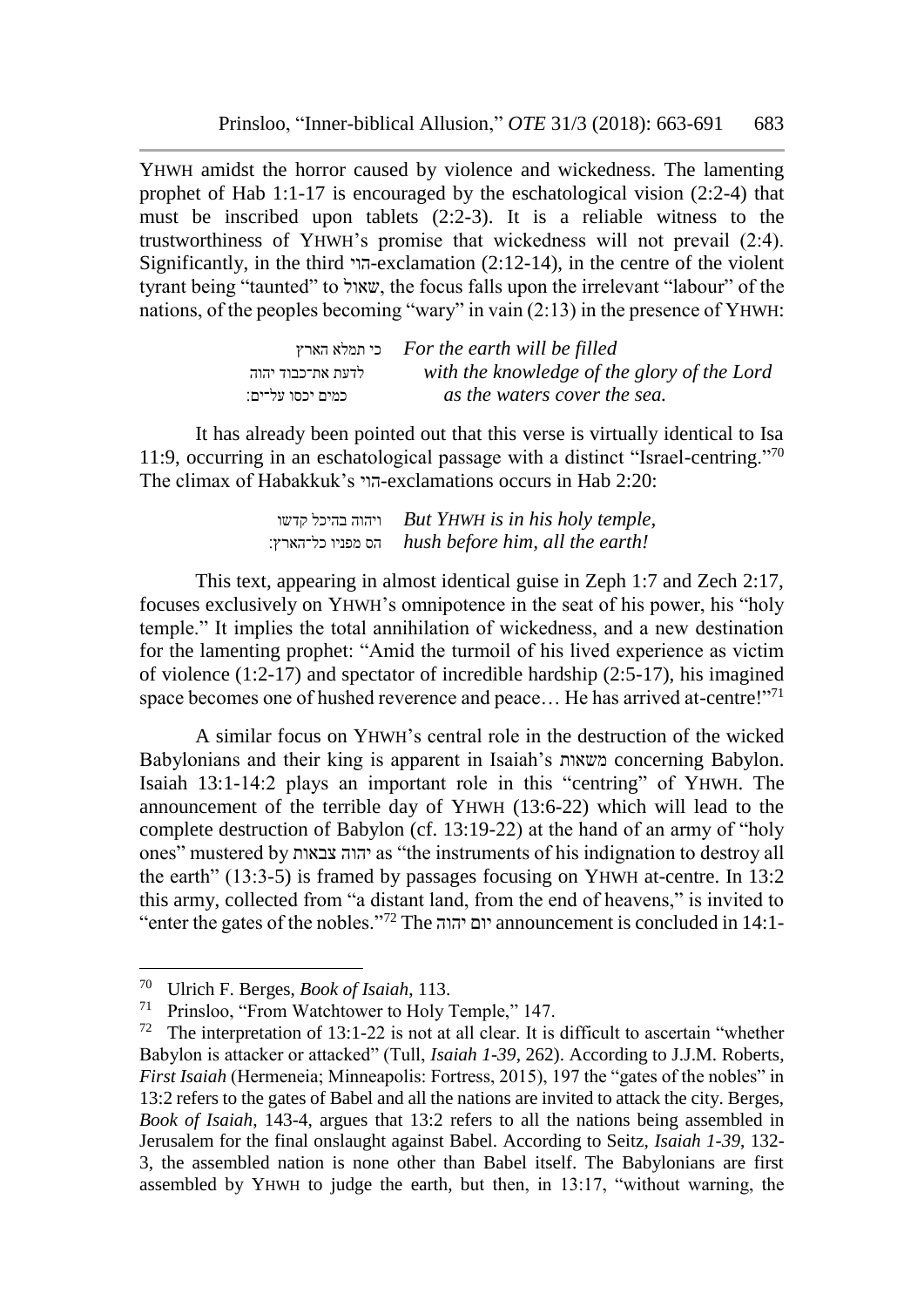3 by a passage focusing on the reversal of the fate of Jacob/Israel. YHWH will once again "have compassion" upon them, "choose" Israel and "settle them in their land" together with the "sojourner" who will "attach themselves to the house of Jacob." A complete reversal of roles will take place. Israel will take possession of the nations in "the land of YHWH as manservants and maidservants," they will "make captives of their captors" and they "will rule over their oppressors." The possession of the Babylonians, on the other hand, will be completely destroyed (14:22-23). Significantly, in Isa 13:11 and 14:5, the destruction of the רשעים is explicitly announced.<sup>73</sup> To the בבל משא is appended the assurance that what YHWH has planned will materialize; nobody can thwart it (14:24-27). In Isaiah, as in Habakkuk, the manifestation of YHWH's power atcentre implies life for the צדיקים and the total annihilation of the רשעים.

## **D HABAKKUK'S משא AND ISA 13:1-14:23; 21:1-10: DIRECTION OF INFLUENCE?**

Thematic parallels between Habakkuk's משא) 1:1-2:20 (and Isaiah's Babylon-משאות) 13:1-14:23 ;21:1-10 (suggest more than a "reader-orientated" perception of intertextual links. The constellation of motifs and themes is indicative of "author-intended" linking. Determining the *direction* of influence becomes a difficult task when we work with "layered" texts like those that we undoubtedly encounter in the Hebrew Bible, even more so when a book like Isaiah with a long and complicated history of redaction and composition is involved.<sup>74</sup> Constraints of time and space dictate that I can only make cursory suggestions regarding the direction of influence between Hab 1-2 and Isa 13:1-14:23, 21:1-10.<sup>75</sup>

terrifying Babylonian judge is himself brought before a new judge of all the earth." Seitz argues that the correspondence between מעיר הנני" indeed, I am stirring up" in 13:17 and העירותי" I have raised up" in 41:25 points to YHWH's stirring up of the Medes and Persians under Cyrus against Babylon.<br><sup>73</sup> According to Roberts *First Isaigh* 19

<sup>73</sup> According to Roberts, *First Isaiah*, 197-8 this judgement "is directed against the world's evil, against the wicked for their sin, against the pride of the insolent and the haughtiness of the violent (v. 11), but the result will be to leave a very small, rarified human remnant (v. 12), which suggests how few righteous the prophet envisioned."<br> $74$  For an overview of theories regarding the redaction and composition of Isaiah

For an overview of theories regarding the redaction and composition of Isaiah, cf. Berges, *Book of Isaiah*, 1-37.

<sup>75</sup> A detailed discussion of the so-called "oracles against foreign nations" is not possible in the present context. Texts usually included under this label are Isa 13-27; Jer 46-51; Ezek 25-32; Zeph 2; Amos 1-2; Obadiah and Nahum. The label is unfortunate, since the prophetic messages contained in them are not necessarily directed *against* the nations, nor are they concerned exclusively with *foreign* nations. Cf. John B. Geyer, *Mythology and Lament: Studies in the Oracles about the Nations* (Aldershot: Ashgate, 2004) for a detailed study of these oracles. Geyer argues that it is safer to speak of these texts as "oracles *about* the nations rather than as oracles *against* the nations" (p. 3). Cf. Watts, *Isaiah 1-*33, for a brief discussion of these oracles with an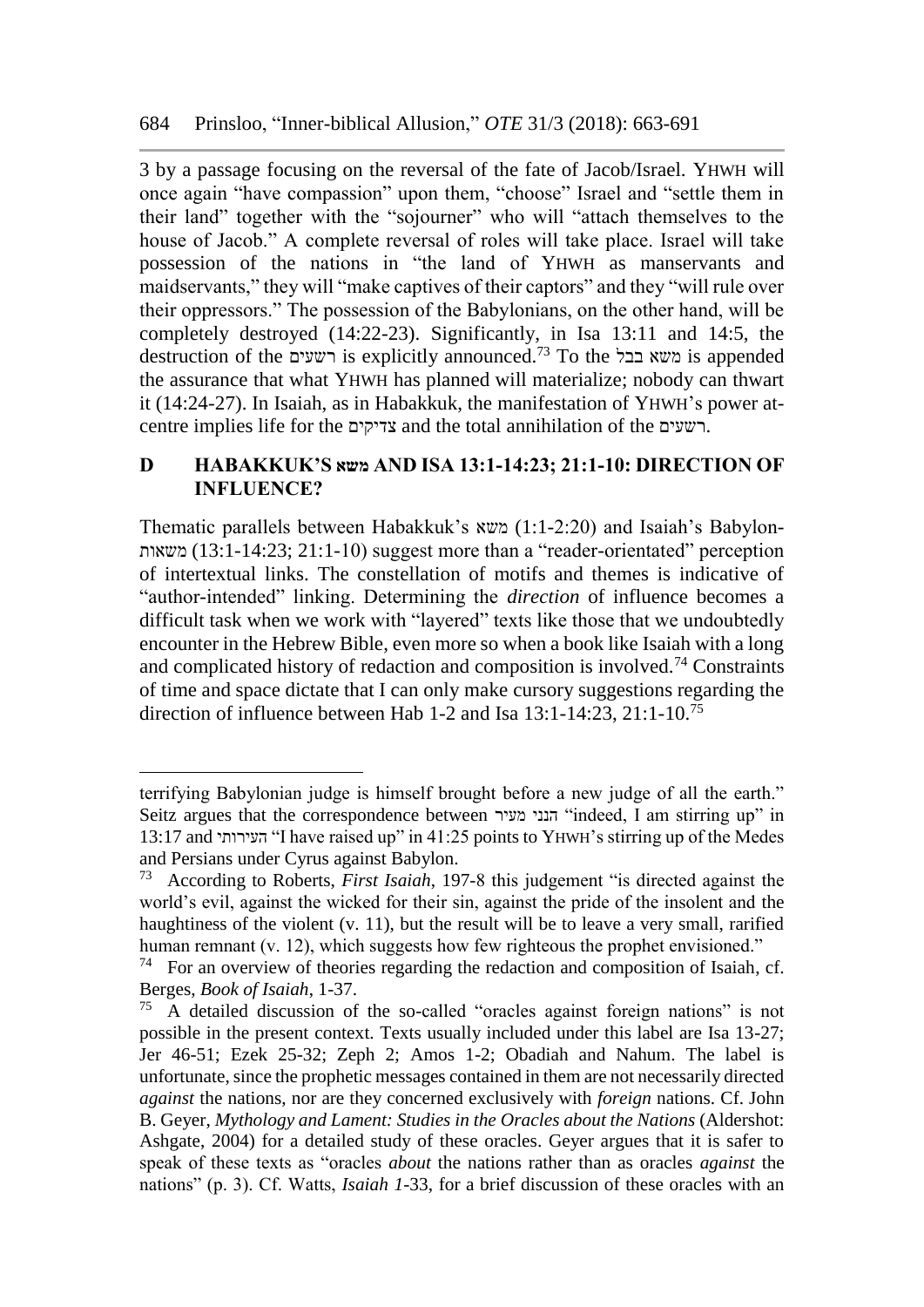Isaiah 13-27 should not be interpreted as two independent units (the oracles against the nations, 13-23, and the so-called Isaiah-apocalypse, 24-27), but rather as a compositional unit with a distinctly eschatological perspective. Isaiah 24 closes a series of ten משאות rather than introduces an apocalypse.<sup>76</sup> The ten משאות constitute a deliberately structured literary unit with Isa 20:1-6, the short narrative of prophet Isaiah appearing naked in public for three years, at the centre of the composition. Berges dates the episode to the Philistine revolt against Assyria in 713-711 BCE and regards the symbolic action as "a warning against blind trust in Egyptian help against Assyria".<sup>77</sup> The passage is preceded and followed by two series of five משאות. The sequence is Babylon (13:1), Philistia (14:28), Moab (15:1), Damascus (17:1) and Egypt (19:1) *before* and Babylon (21:1), Dumah (21:11), Arabia (21:13), Jerusalem (22:1) and Tyre (23:1) *after* the symbolic action.<sup>78</sup> The last משא in each sequence is followed by a series of six ההוא ביום" on that day" utterances.<sup>79</sup> All of this is indicative of deliberate composition.<sup>80</sup>

This composition is the result of a long process of redaction and composition dating from the eighth to the fifth century.<sup>81</sup> Parts of the utterances against Philistia (14:28), Damascus (17), Cush (18), Egypt (19) and Jerusalem (20, 22) might go back to the eighth century and are directed against nations who

extensive bibliography. For discussions of Isaiah 13-23, cf. Marvin A. Sweeney, *Isaiah 1-4 and the Post-Exilic Understanding of the Isaianic Tradition* (BZAW 171; Berlin: De Gruyter, 1988), 44-51; Davies, "Destiny of the Nations," 93-120; Allan K. Jenkins, "The Development of the Isaiah Tradition in Is 13-23," in Vermeylen, *Book of Isaiah*, 237-51; Seitz, *Isaiah 1-39*, 115-27; Sweeney, *Isaiah 1-39*, 212-7; Childs, *Isaiah*, 113- 6; Tull, *Isaiah 1-39*, 255-61; Berges, *Book of Isaiah*, 123-61; Ulrich F. Berges, *Isaiah: The Prophet and his Book* (transl. P. Sumpter; Sheffield: Sheffield Phoenix, 2012), 37- 39. Habakkuk is rarely discussed in the context of the utterances concerning nations, in spite of the fact that it shares the designation משא with Isaiah and Nahum. Habakkuk is deliberately juxtaposed to Nahum as divine utterances directed against the arrogance of the two successive ancient Near Eastern empires responsible for the fall of the northern and southern kingdoms of the Israelite people respectively.

<sup>76</sup> Seitz; *Isaiah 1-39*, 116-9; Tull, *Isaiah 1-*39, 258; Berges, *Book of Isaiah*, 123-4.

<sup>77</sup> Berges, *Book of Isaiah*, 129.

<sup>78</sup> In the second series, the משאות designations are more cryptic than in the first series, cf. משא מדבר־ים "an utterance concerning the desert of the sea" in 21:1; משא מדבר־ים utterance concerning the valley of visions" in 22:1. In both cases the superscript is related to a word in the actual prophetic utterance, cf. ממדבר" from the wilderness" in 21:1; חזיון בגי in 22:5; cf. Watts *Isaiah 1-33*; 225.

<sup>79</sup> Cf. 19:16, 18, 19, 21, 23, 24 after the Egypt-oracle and 25:9; 26:1; 27:1, 2, 12, 13 after the Tyre-oracle.

<sup>80</sup> Watts, *Isaiah 1-33*, 225-6; Willem A. M. Beuken, *Jesaja 13-27* (HThKAT; Freiburg: Herder, 2007), 23-25; Berges, *Book of Isaiah*, 126;

<sup>81</sup> Watts, *Isaiah 1-33*, 226-7; Beuken, *Jesaja 13-27*, 26-9.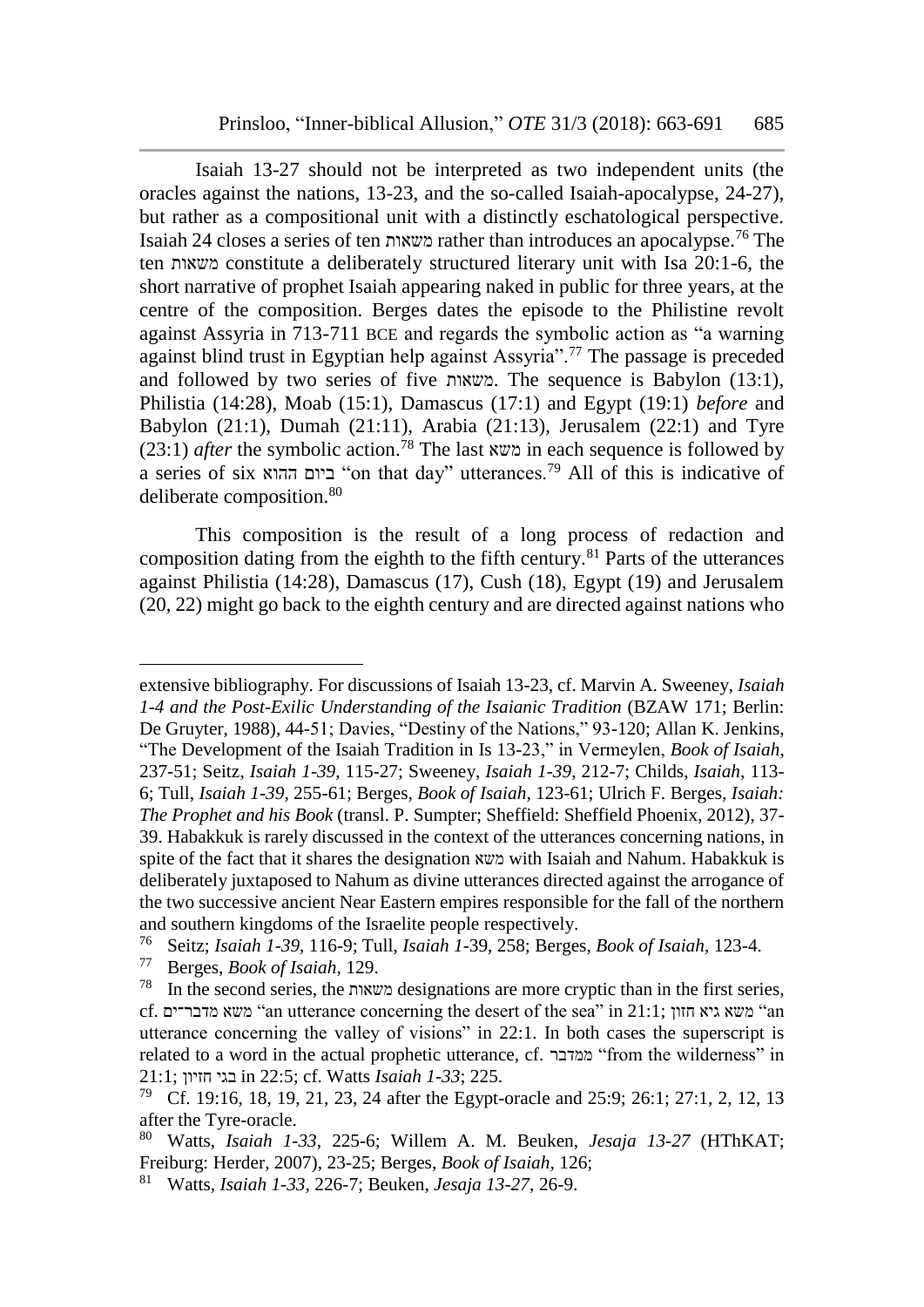incited "Judah and Jerusalem to anti-Assyrian policies."<sup>82</sup> The collection of utterances underwent a process of "Babylonization" in the Isaiah tradition circle(s), hence Isa 13-23 is primarily concerned with "the fall of the Neo-Babylonian superpower and the resulting perspectives for post-exilic Jerusalem together with Zion."<sup>83</sup> The strong anti-Babylonian sentiment is suggested by the fact that both series of משאות are introduced by an utterance concerning Babylon  $(13:1-14:23; 21:1-10).$ <sup>84</sup> Isaiah 21:9's exclamation "fallen, fallen is Babylon" suggests the "collapse of the Babylonian superpower."<sup>85</sup>

Against this background, Habakkuk's approach to the tyrant becomes significant. On the one hand, parallels between Hab 1:1-2:20 and Isaiah's utterances against Babylon (13:1-14:23; 21:1-10) suggest a shared tradition. That tradition might well have been kept alive in scribal circles during the Persian period.<sup>86</sup> They edited, compiled, preserved and applied the Isaiah of Jerusalem

<sup>82</sup> Berges, *Book of Isaiah*, 133.

<sup>83</sup> Berges, *Book of Isaiah*, 128. Blenkinsopp, *Isaiah 1-39*, 272-3 argues that a series of untitled sayings directed against Assyria (14:24-27), Philistia (14:28-31), Moab (15:1- 16:11), Damascus (17:1-3), Israel (17:4-6), and Egypt (18:1-6; 19:1-15) from the Neo-Assyrian period (cf. Isa 1-12) was expanded during the sixth century BCE. Anti-Babylonian poems (Isa 13-14; 21:1-10) transformed the series into a prophetic announcement concerning the collapse of the Babylonian Empire. Hyun Chul Paul Kim, "Isaiah 22: A Crux or a Clue in Isaiah 13-23," in *Concerning the Nations: Essays on the Oracles against the Nations in Isaiah, Jeremiah and Ezekiel* (ed. Else K. Holt, Hyun Chul Paul Kim and Andrew Mein; LHBOTS 612; London: Bloomsbury T&T Clark, 2015), 3-18, indicates that the composition of Isa 13-23 "demonstrates the compositional and conceptual transition from Assyria to Babylon as the primary target of divine punishment" (p. 8). According to Christopher T. Begg, "Babylon in the Book of Isaiah," in Vermeylen, *Book of Isaiah*, 121-25 the references to Babylon in Isa 13:1- 14:23 and 21:1-10 prepare the reader for the role played by Babylon in the concluding episode of Isa 36-39 (39:1-8) and the demise of the empire predicted in Isa 40-48, culminating in "the directive of 48,20 telling the Jews to go forth from a Babylon now powerless to hold them in servitude" (p. 124).

<sup>84</sup> Berges, *Book of Isaiah*, 127.

<sup>85</sup> Berges, *Book of Isaiah*, 134. There is no consensus regarding the historical circumstances implied by these words. It has been applied to Cyrus' conquest of Babylon in 539, to Darius I's sacking of the city during a Babylonian revolt in 521, or to Xerxes' harsh treatment of the city during a Babylonian revolt in 482 (Blenkinsopp, *Isaiah 1-39*, 277. According to Berges, *Book of Isaiah*, 135 the "increasing aggressiveness against Babylon in 13-14 and 21" culminating in "the portrayal of Babylon in 13-27, which hails the fall of the Tyrant as the beginning of an eschatological turning point in the destiny of Israel and the nations" suggests the harsh treatment of Babylon by Xerxes in 482.

<sup>86</sup> Marvin A. Sweeney, "Foreword: The Oracles Concerning the Nations in the Prophetic Literature," in Holt et al., *Concerning the Nations*, xvii-xx regards it as significant that Persia is absent from the oracles against the nations in Isaiah and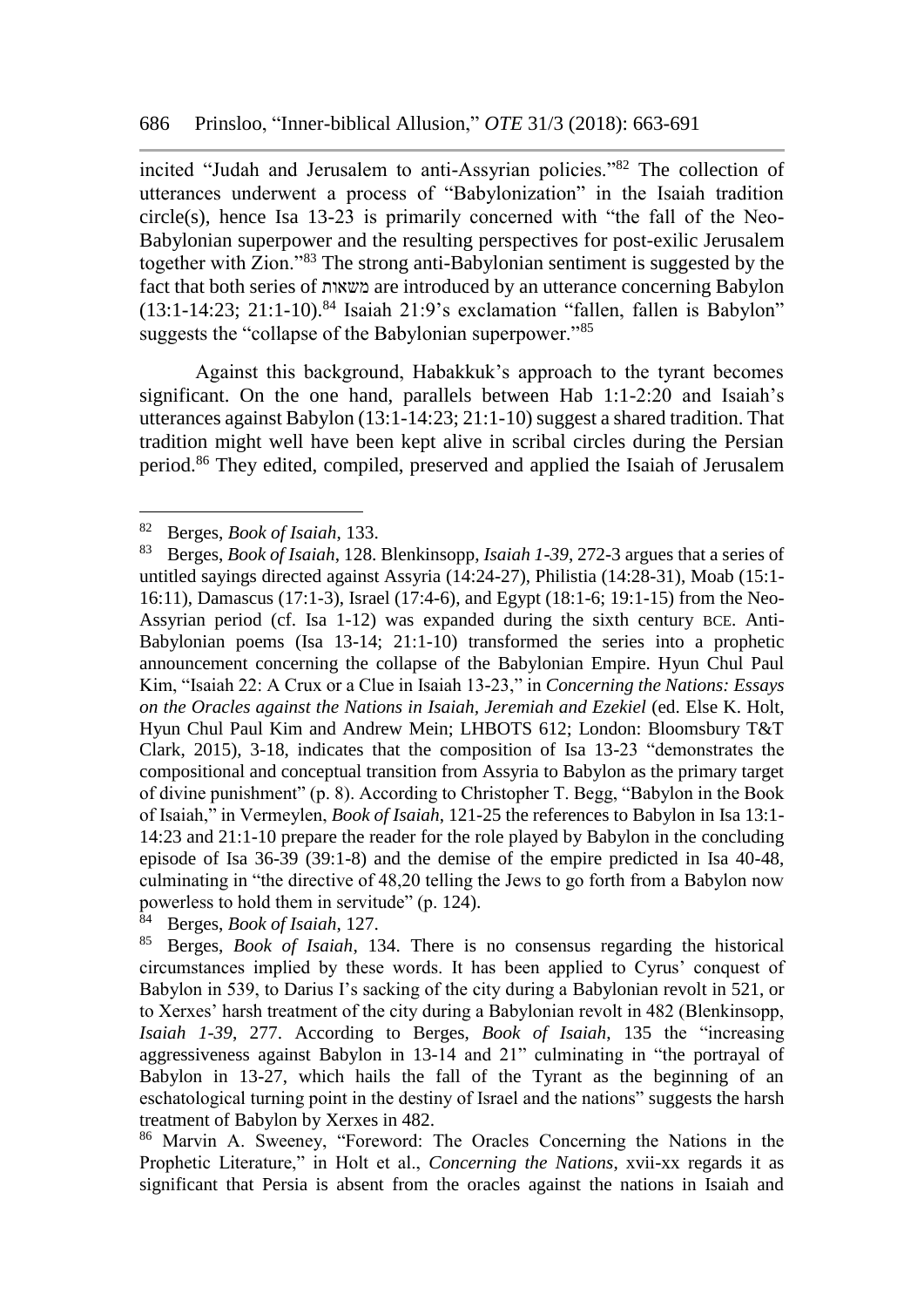tradition to new lived experiences under Persian hegemony. On the other hand, Habakkuk's reticence to overtly identify the violent tyrant of his time suggests that Habakkuk preserves an earlier phase of the tradition. Habakkuk shares with Isa 13-27 the eschatological perspective, strong anti-imperialist and antioppressor sentiments, the focus on the motif of the centrality of Zion and YHWH's omnipresence and omnipotence and the notion of the inevitable annihilation of wickedness, $87$  but Habakkuk does not express these sentiments openly and aggressively. I hypothesize that it reflects different lived experiences of the Isaiah tradents. Habakkuk represents an earlier phase when the Babylonians were still in power and Isaiah 13-27 a later stage when the Babylonians had already lost power and were no longer a physical threat. However, they became the symbol of the existence of violence and tyranny, oppression and suffering. Their demise was as urgently longed for in Habakkuk as in Isaiah.

# **E CONCLUSION**

 $\overline{a}$ 

The point of departure in this study was the reticence in the book of Habakkuk to overtly identify the perpetrators of violence so prominent in the little booklet. I hypothesized that an intertextual reading might elucidate possible context(s) that might help to explain this characteristic of the book. A summary of "readerorientated" approaches to intertextual links between Habakkuk and the Isaiah of Jerusalem tradition and an analysis of "author-intended" thematic links between Habakkuk's משא and the two משאות against Babylon in Isa 13:1-14:23 and 21:1- 10 provided ample evidence to support the thesis that the book of Habakkuk can be located in the scribal traditions associated with the redaction and composition of the book of Isaiah. The fact that these two specific anti-Babylonian utterances contain *Motivkonstellationen* that are shared with Hab 1:1-2:20 suggest that the Babylonians are the perpetrators of violence in the book of Habakkuk. The two literary contexts have a shared tradition-historical and scribal tradition. The development of this tradition from the eighth to the fifth century explains the "vague" references to the Babylonians in Hab 1:1-2:20. Habakkuk represents an earlier stage in the development of the eschatological expectation that YHWH is about to conclusively and comprehensively intervene in the cosmos. The Babylonians were still in power and their very presence complicated overt identification of the perpetrators of violence. It suggests that Habakkuk's משא (1:1-2:20) by and large reflects the concerns of the exilic community.

Jeremiah. It indicates that "YHWH is identified with Persia, i.e., YHWH directs the Persian Empire to carry out the punishment" against the nations on his behalf (p. xix). <sup>87</sup> Cf. Berges, *Book of Isaiah*, 137-61 for a detailed discussion of these themes in Isaiah 13-27.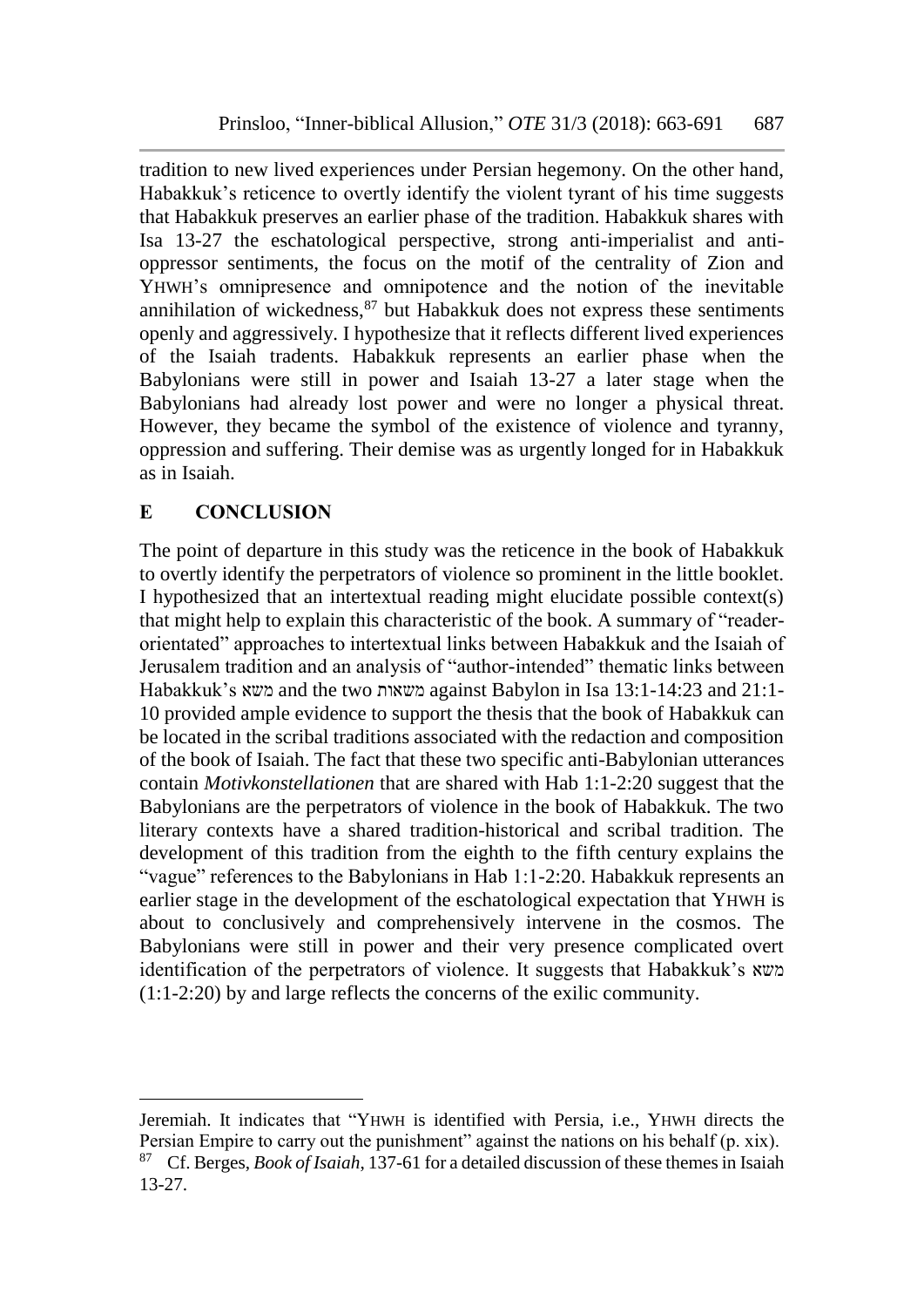#### **BIBLIOGRAPHY**

Andersen, Francis I. *Habakkuk*. Anchor Bible. New York: Doubleday, 2001.

- Begg, Christopher T. "Babylon in the Book of Isaiah." Pages 121-5 in *The Book of Isaiah/Le Livre D'Isaïe: Les Oracles et Leurs Relectures Unité et Complexité de L'Ouvrage*. Edited by J. Vermeylen. Bibliotheca Ephemeridum Theologicarum Lovaniensium 81; Leuven: Peeters, 1989.
- Berges, Ulrich F. "Die Knechte im Psalter. Ein Beitrag zu seiner Kompositionsgeschichte." *Biblica* 81 (2000): 153-78.
	- \_\_\_\_\_\_\_ *Isaiah: The Prophet and his Book*. Translated by P. Sumpter. Sheffield: Sheffield Phoenix, 2012.

\_\_\_\_\_\_\_ *The Book of Isaiah: Its Composition and Final Form*. Translated by M. C. Lind. Sheffield: Sheffield Phoenix, 2012.

Beuken, Willem A.M. *Jesaja 13-27*. Herders Theologischer Kommentar zum Alten Testament. Freiburg: Herder, 2007.

\_\_\_\_\_\_\_ "Common and Different Phrases for Babylon's Fall and Its Aftermath in Isaiah 13-14 and Jeremiah 50-51." Pages 53-73 in *Concerning the Nations: Essays on the Oracles against the Nations in Isaiah, Jeremiah and Ezekiel*. Edited by Else K. Holt, Hyun Chul Paul Kim and Andrew Mein. Library of the Hebrew Bible/Old Testament Studies 612. London: Bloomsbury T&T Clark, 2015.

- Blenkinsopp, Joseph. *Isaiah 1-39*. Anchor Yale Bible. New Haven: Yale University Press, 2010.
- Brueggeman, D.A. "Psalms 4: Titles." Pages 613-21 in *Dictionary of the Old Testament: Wisdom, Poetry & Writings*. Edited by Tremper Longman III and Peter Enns. Downers Grove: IVP Academic, 2008.
- Carr, David. "Method in Determination of Direction of Dependence: An Empirical Test of Criteria Applied to Exodus 34,11-26 and its Parallels." Pages 107-40 in *Gottes Volk am Sinai: Untersuchungen zu Ex 32-34 und Dtn 9-10*. Edited by M. Köckert and E. Blum; Veröffentlichungen der Wissenschaftlichen Gesellschaft für Theologie 18. Gütersloh: Gütersloher Verlagshaus, 2001.

\_\_\_\_\_\_\_ "The Many Uses of Intertextuality in Biblical Studies: Actual and Potential." Pages 505-35 in *Congress Volume Helsinki 2010*. Edited by M. Nissinen. Supplements to Vetus Testamentum 148. Leiden: Brill, 2012.

- Carroll, Robert P. "Habakkuk." Pages 268-9 in *A Dictionary of Biblical Interpretation*. Edited by R. J. Coggins and J. L. Houlden. London: SCM, 1990.
- Childs, Brevard S. *Isaiah*. Old Testament Library. Louisville: Westminster John Knox, 2001.
- Cleaver-Bartholomew, David. "An Alternative Approach to Hab 1,2-2,20." *Scandinavian Journal of the Old Testament* 17 (2003): 206-25. [https://doi.org/](https://doi.org/%2010.1080/09018320410001029)  [10.1080/09018320410001029](https://doi.org/%2010.1080/09018320410001029)
- Dangl, Oskar. "Habakkuk in Recent Research," *Currents in Research: Biblical Studies* 9 (2001): 131-68.
- Davies, Graham I. "The Destiny of the Nations in the Book of Isaiah." Pages 93-120 in *The Book of Isaiah/Le Livre D'Isaïe: Les Oracles et Leurs Relectures Unité et Complexité de L'Ouvrage*. Edited by J. Vermeylen. Bibliotheca Ephemeridum Theologicarum Lovaniensium 81; Leuven: Peeters, 1989.
- Davies, Philip R. "'Pen of Iron, Point of Diamond' (Jer 17:1): Prophecy as Writing." Pages 65-81 in *Writings and Speech in Israelite and Ancient Near Eastern*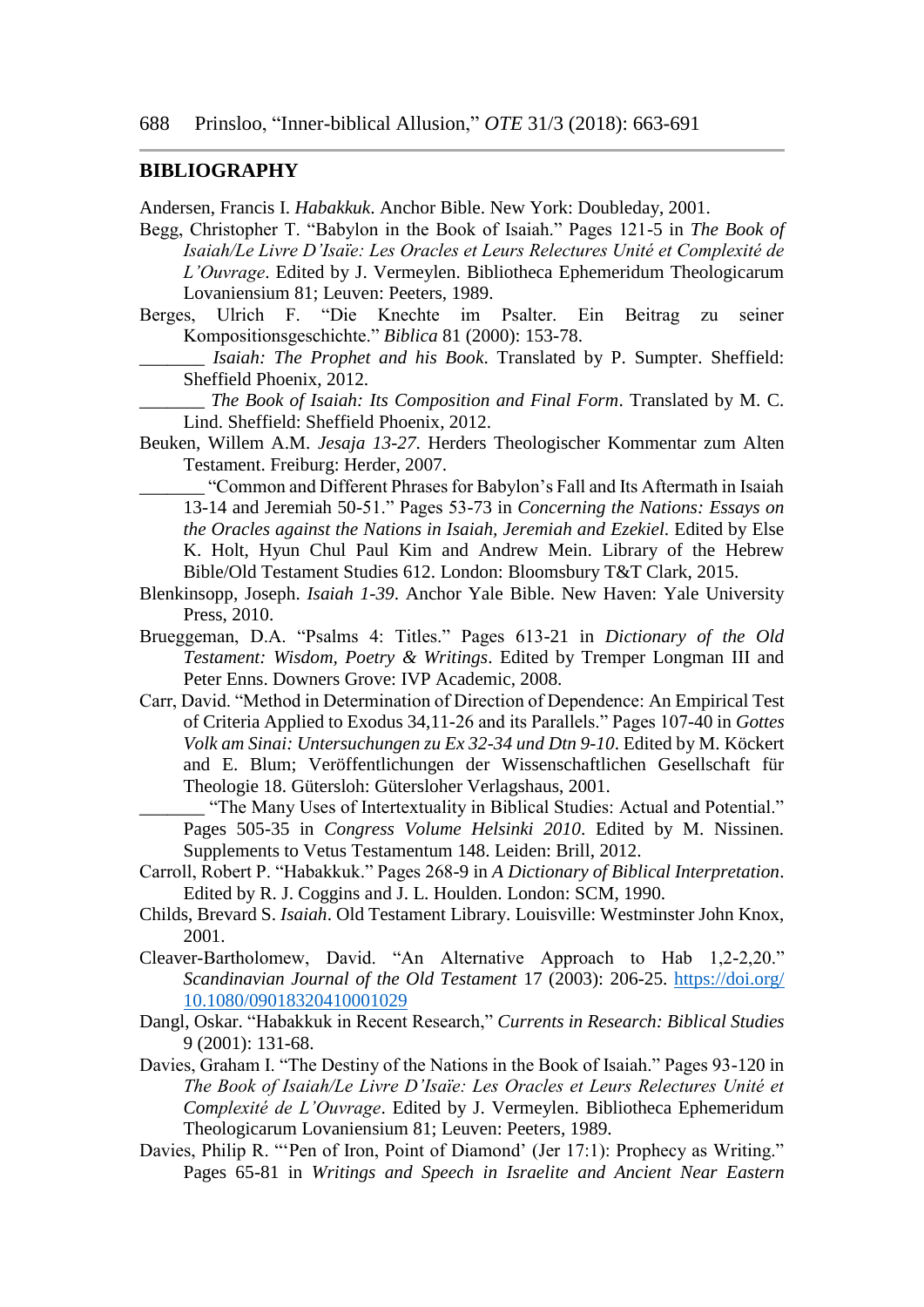*Prophecy*. Edited by E. Ben Zvi and M. H. Floyd; Society of Biblical Literature Symposium Series 10; Atlanta: Society of Biblical Literature, 2000), 65-81.

- De Jong, Matthijs J. "Biblical Prophecy—A Scribal Enterprise. The Old Testament Prophecy of Unconditional Judgement considered as a Literary Phenomenon." *Vetus Testamentum* 61 (2011): 39-70. [https://doi.org/10.1163/156853311X](https://doi.org/10.1163/156853311X%20551493)  [551493](https://doi.org/10.1163/156853311X%20551493)
- Dietrich, Walter. "Habakuk ein Jesajaschüler." Pages 197-215 in *Nachdenken über Israel, Bibel und Theologie: Festschrift für Klaus-Dietrich Schunck zu seinem 65. Geburtstag*. Edited by H. M. Niemann, M. Augustin and W. H. Schmidt. Beiträge zur Erforschung des Alten Testaments und des Antiken Judentums 37. Frankfurt: Peter Lang, 1994.
	- \_\_\_\_\_\_\_ *Nahum Habakkuk Zepheniah*. International Exegetical Commentary on the Old Testament. Translated by P. Altmann. Stuttgart: Kohlhammer, 2016.
- Fabry, H.-J. "פלל *pll*." Pages 567-78 in *Theological Dictionary of the Old Testament* 11.
- Fishbane, Michael. *Biblical Interpretation in Ancient Israel*. Oxford: Clarendon Press, 1985.
- Floyd, Michael H. "Prophetic Complaints About the Fulfilment of Oracles in Habakkuk 1:2-17 and Jeremiah 15:10-18." *Journal of Biblical Literature* 110 (1991): 397- 418. <https://doi.org/10.2307/3267779>

\_\_\_\_\_\_\_ "Prophecy and Writing in Habakkuk 2,1-5." *Zeitschrift für die Alttestamentliche Wissenschaft* 105 (1993): 462-81.

\_\_\_\_\_\_\_ "'Write the revelation!' (Hab 2:2): Re-imagining the Cultural History of Prophecy," in *Writings and Speech in Israelite and Ancient Near Eastern Prophecy* (ed. E. Ben Zvi and M. H. Floyd; SBLSS 10; Atlanta: Society of Biblical Literature, 2000), 103-43.

\_\_\_\_\_\_\_ "The אָּׂשַמ) *MAŚŚĀ'*) as Type of Prophetic Book." *Journal of Biblical Literature* 121 (2002): 401-22.

- Geyer, John B. *Mythology and Lament: Studies in the Oracles about the Nations*. Aldershot: Ashgate, 2004.
- Gowan, Donald E. "Habakkuk and Wisdom." *Perspective* 9 (1968): 157-66.
- Hamp, V. "הָּׂידִח *chîdāh*." Pages 320-3 in *Theological Dictionary of the Old Testament* 4.
- Isbell, Charles D. "The *Limmûddîm* in the Book of Isaiah." *Journal for the Study of the Old Testament* 34 (2009): 99-109. <https://doi.org/10.1177/0309089209348153>
- Janzen, J. Gerald. "Eschatological Symbol and Existence in Habakkuk." *Catholic Biblical Quarterly* 44 (1982): 394-414.
	- \_\_\_\_\_\_\_ "Habakkuk 2:2-4 in the Light of Recent Philological Advances." *Harvard Theological Review* 73 (1980): 53-78. [https://doi.org/10.1017/S00178160000](https://doi.org/10.1017/S00178160000%2002030)  [02030](https://doi.org/10.1017/S00178160000%2002030)
- Jenkins, Allan K. "The Development of the Isaiah Tradition in Is 13-23." Pages 237-51 in *The Book of Isaiah/Le Livre D'Isaïe: Les Oracles et Leurs Relectures Unité et Complexité de L'Ouvrage*. Edited by J. Vermeylen. Bibliotheca Ephemeridum Theologicarum Lovaniensium 81; Leuven: Peeters, 1989.
- Jöcken, Peter. *Das Buch Habakkuk: Darstellung der Geschichte seiner kritischen Erforschung mit einer eigenen Beurteilung*. Bonner Biblische Beiträge 48. Köln/Bonn: Peter Hanstein, 1977.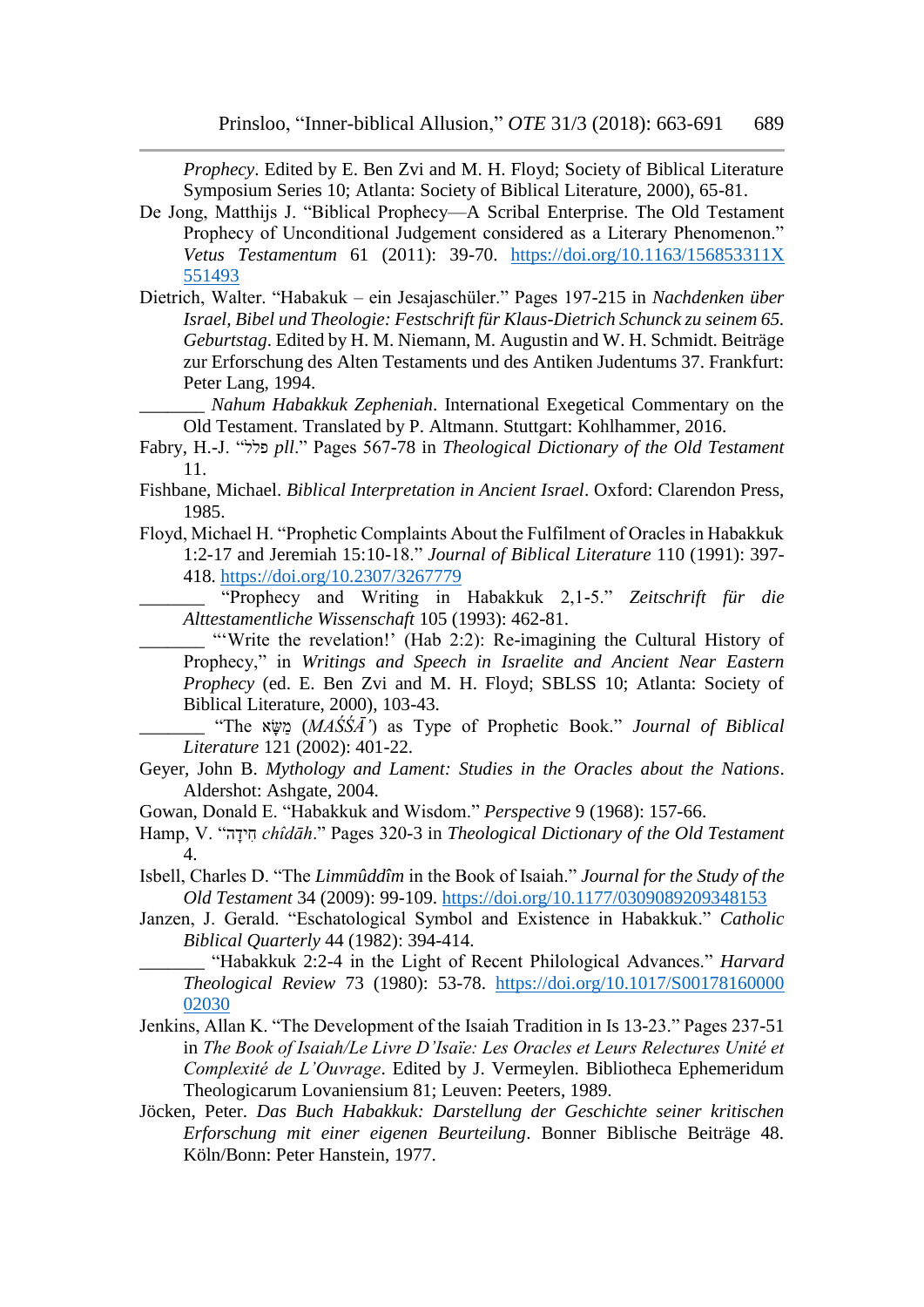- Kim, Hyun Chul Paul. "Isaiah 22: A Crux or a Clue in Isaiah 13-23." Pages 3-18 in *Concerning the Nations: Essays on the Oracles against the Nations in Isaiah, Jeremiah and Ezekiel*. Edited by E. K. Holt, H.C. P. Kim and A. Mein. Library of the Hebrew Bible/Old Testament Studies 612. London: Bloomsbury T&T Clark, 2015.
- Lester, G Brooke. "Inner-Biblical Allusion." *Theological Librarianship* 2 (2009): 89- 93. <https://doi.org/10.31046/tl.v2i2.110>
- Mathews, Jeanette *Performing Habakkuk: Faithful Re-enactment in the Midst of Crisis*. Eugene: Pickwick, 2012.
- Meek, Russell L. "Intertextuality, Inner-Biblical Exegesis, and Inner-Biblical Allusion: The Ethics of a Methodology." *Biblica* 95 (2014): 280-91.
- Miller, Geoffrey D. "Intertextuality in Old Testament Research." *Currents in Biblical Research* 9 (2011): 283-309. <https://doi.org/10.1177/1476993X09359455>
- Müller, H.-P. "אָּׂשַמ *maśśāʾ*." Pages 20-4 in *Theological Dictionary of the Old Testament* 9.
- Nissinen, Martti. "How Prophecy Became Literature." *Scandinavian Journal of the Old Testament* 19 (2005): 153-72. <https://doi.org/10.1080/09018320500472595>
	- \_\_\_\_\_\_\_ "Since When Do Prophets Write?" Pages 585-606 in *In the Footsteps of Sherlock Holmes: Studies in the Biblical Text in Honour of Anneli Aejmelaeus*. Edited by K. de Troyer, T.M. Law and M. Liljeström. Contributions to Biblical Exegesis & Theology 72; Leuven: Peeters, 2014.
- Pinker, Aron. "Habakkuk 2.4: An Ethical Paradigm or a Political Observation?" *Journal for the Study of the Old Testament* 32 (2007): 91-112. [https://doi.org/](https://doi.org/%2010.1177/0309089207083767)  [10.1177/0309089207083767](https://doi.org/%2010.1177/0309089207083767)
- Prinsloo, Gert T.M. "Habakkuk 1 a Dialogue? Ancient Unit Delimiters in Dialogue with Modern Critical Interpretation," *Old Testament Essays* 17 (2004): 621-45.
	- \_\_\_\_\_\_\_ "From Watchtower to Holy Temple: Reading the Book of Habakkuk as a Spatial Journey." Pages 132-54 in *Constructions of Space IV: Further Developments in Examining Ancient Israel's Social Space*. Edited by M.K. George. Library of the Hebrew Bible/Old Testament Studies 569. London/New York: Bloomsbury, 2013.
	- \_\_\_\_\_\_\_ "Reading Habakkuk 3 in the Light of Ancient Unit Delimiters," *HTS Teologiese Studies/Theological Studies* 69(1) (2013), Art. #1975, 11 pages. [http://dx.doi.org/10.4102/hts.v69i1.1975.](http://dx.doi.org/10.4102/hts.v69i1.1975)
- Roberts, J.J.M. *First Isaiah*. Hermeneia. Minneapolis: Fortress, 2015.
- Schaper, Joachim. "Exilic and Post-exilic Prophecy and the Orality/Literacy Problem." *Vetus Testamentum* 55 (2005): 324-42. [https://doi.org/10.1163/1568533054](https://doi.org/10.1163/1568533054%20359850)  [359850](https://doi.org/10.1163/1568533054%20359850)
- Seitz, Christopher R. *Isaiah 1-39*. Interpretation Bible Commentary. Louisville, Westminster John Knox, 1993.
- Stähli, H.-P. "פלל *pll* http. Beten." Pages 427-32 in *Theologischer Handkommentar zum Alten Testament* 2.
- Stolz, F. "שאׂנ *nśʾ* aufheben, tragen." Pages 110-7 in *Theologischer Handkommentar zum Alten Testament* 2.
- Sweeney, Marvin A. "Foreword: The Oracles Concerning the Nations in the Prophetic Literature." Pages xvii-xx in *Concerning the Nations: Essays on the Oracles against the Nations in Isaiah, Jeremiah and Ezekiel*. Edited by E. K. Holt, H.C.